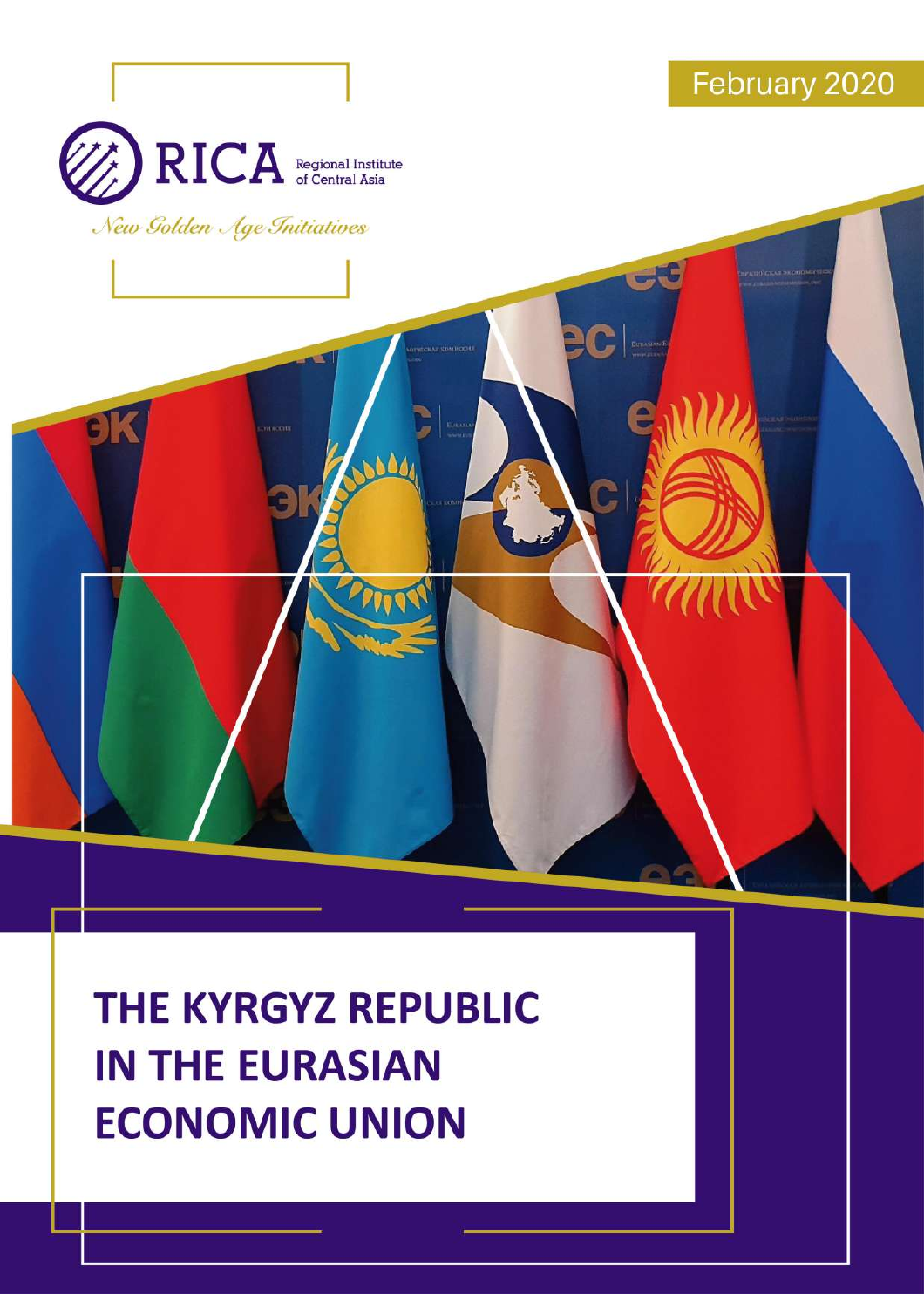© 2020, RICA does not take institutional positions on policy issues; the views represented herein are the author's own and do not necessarily reflect the views of RICA, its staff or its trustees.

\_\_\_\_\_\_\_\_\_\_\_\_\_\_\_\_\_\_\_\_\_\_\_\_\_\_\_\_\_\_\_\_\_\_\_\_\_\_\_\_\_\_\_\_\_\_\_\_\_\_\_\_\_\_\_\_\_\_\_\_\_\_\_\_\_\_\_\_\_\_\_\_\_\_\_\_\_\_\_\_

No part of this publication may be reproduced or transmitted in any form or by any means without permission in writing from RICA.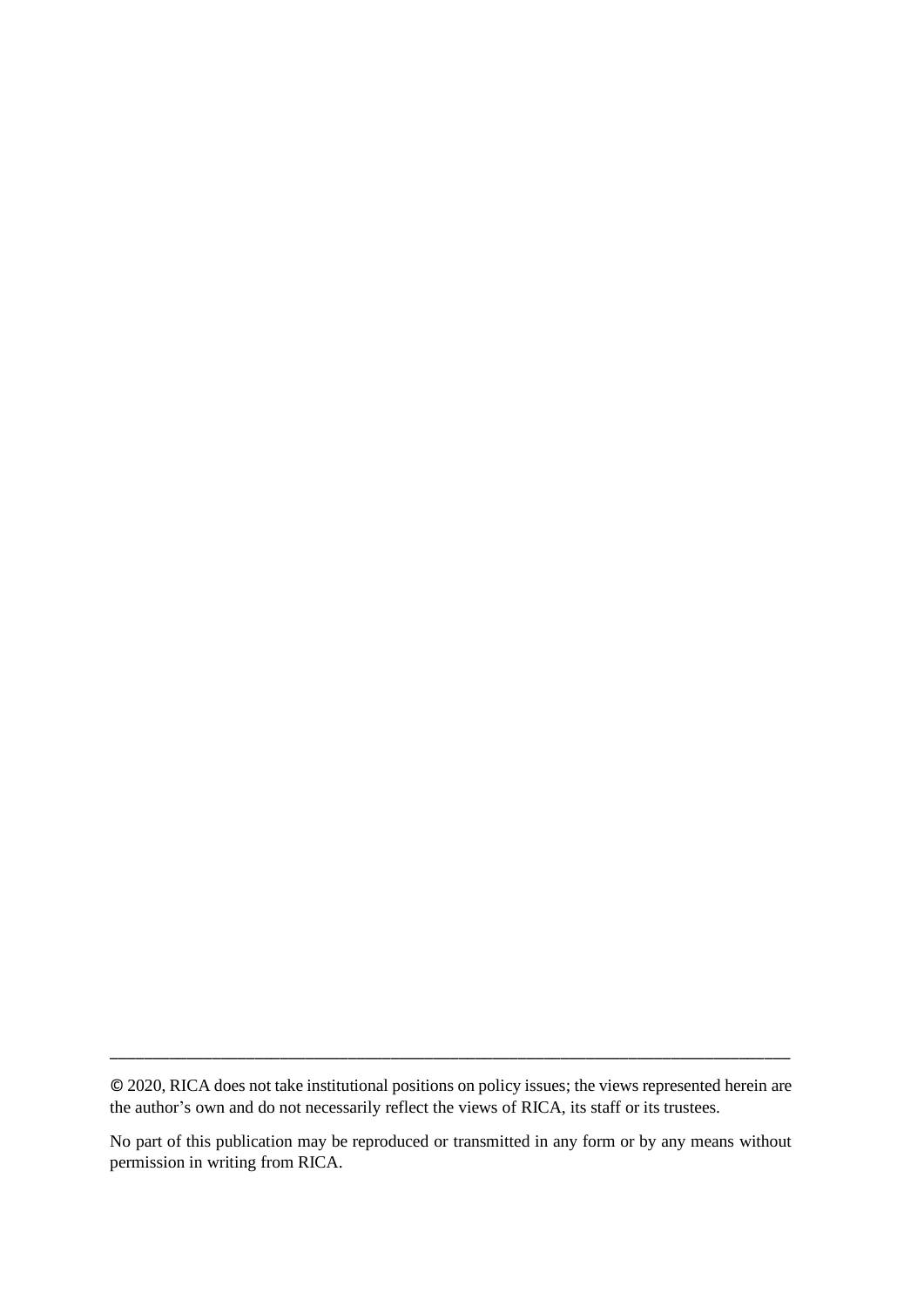# **The Kyrgyz Republic in the Eurasian Economic Union**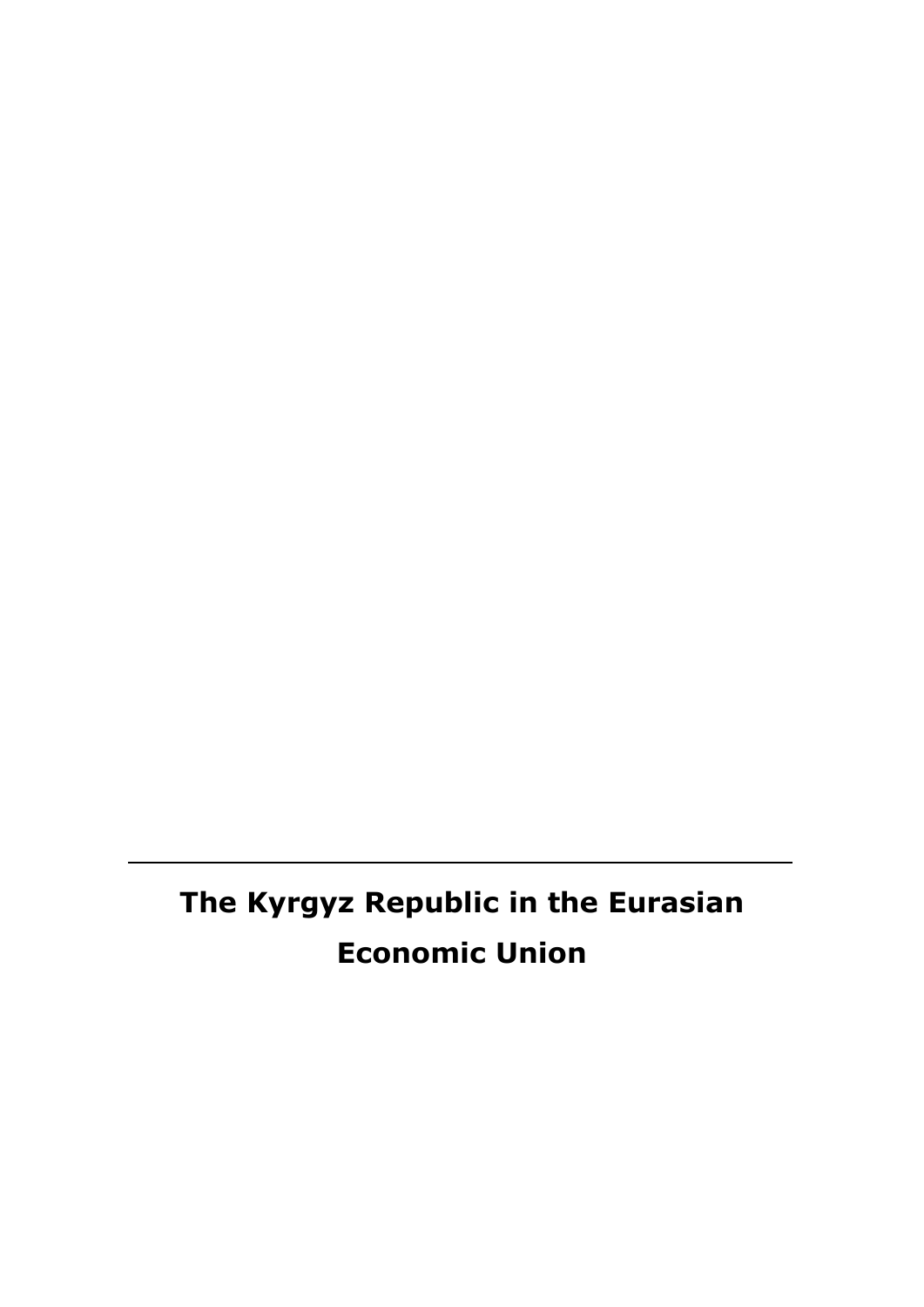## **Contents**

| Abstract                                               | 3  |
|--------------------------------------------------------|----|
| Introduction                                           | 4  |
| Kyrgyzstan's place in the EAEU                         | 5  |
| Official and Unofficial evaluations of EAEU membership | 15 |
| Conclusion                                             | 19 |
| Recommendations                                        | 20 |
| References                                             | 21 |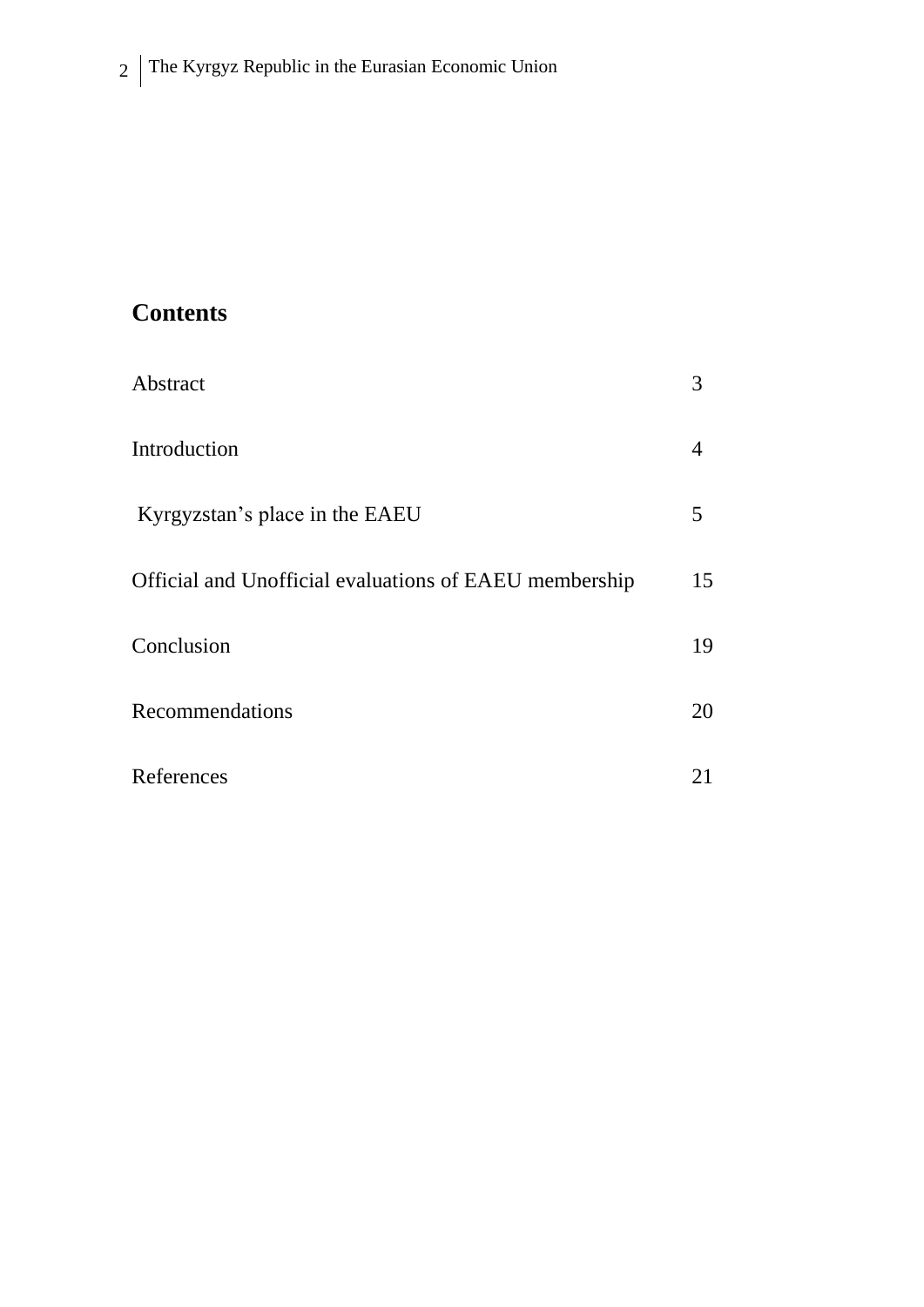#### **Abstract**

This paper analyzes the results of the entry of the Kyrgyz Republic into the Eurasian Economic Union (EAEU). Macroeconomic indicators of the member states are derived from statistics of the World Bank, the Eurasian Economic Commission, the National Statistical Committee of the Kyrgyz Republic, and the National Bank of Kyrgyzstan. A comparative analysis of the position and the role of the country in the integration process is presented. The official position of authorities, as well as an unofficial evaluation of the membership of Kyrgyzstan in the EAEU, is also reflected upon. Recommendations for the improvement of the integration process are given.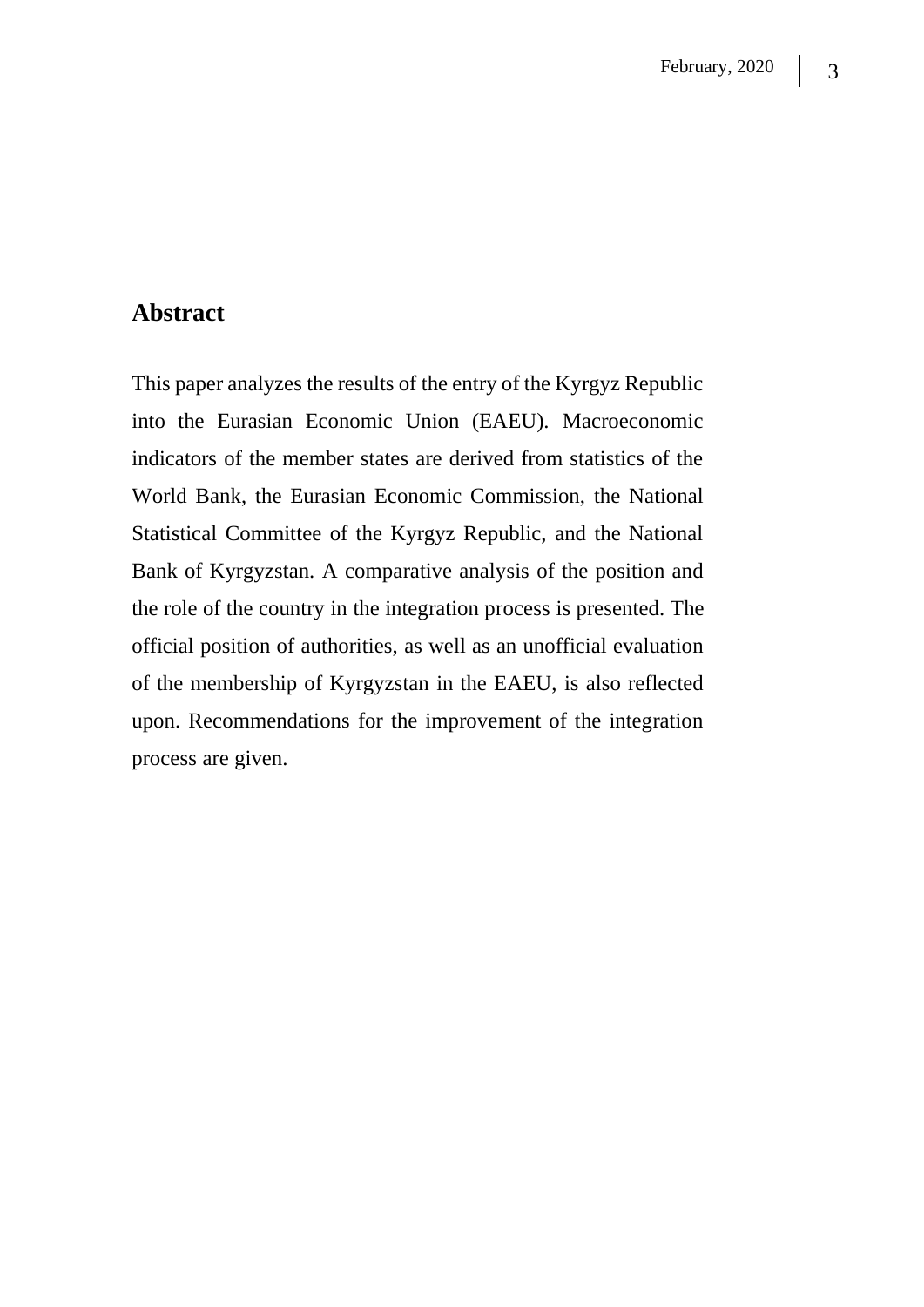### **Introduction**

Logically thinking, the trade and economic ties between CIS countries should be rationalized and strengthened. This should be enabled through the work of political/economic interstate institutions such as the Commonwealth of Independent States (CIS), the Customs Union (CU), and the Eurasian Economic Union (EAEU).

In the period of its independence, the Kyrgyz Republic has experienced several political and economic crises. There is still a lack of reliability, stability, and dynamism in its development. A sustainable industry structure has not yet been properly formed.

Joining the world economy, as well as continuing integration within the CIS and Central Asian countries, plays an important role in ensuring the sustainable economic growth of Kyrgyzstan. However, in foreign economic cooperation, our country's role is secondary in nature.

The integration process of countries with strong and weak economies

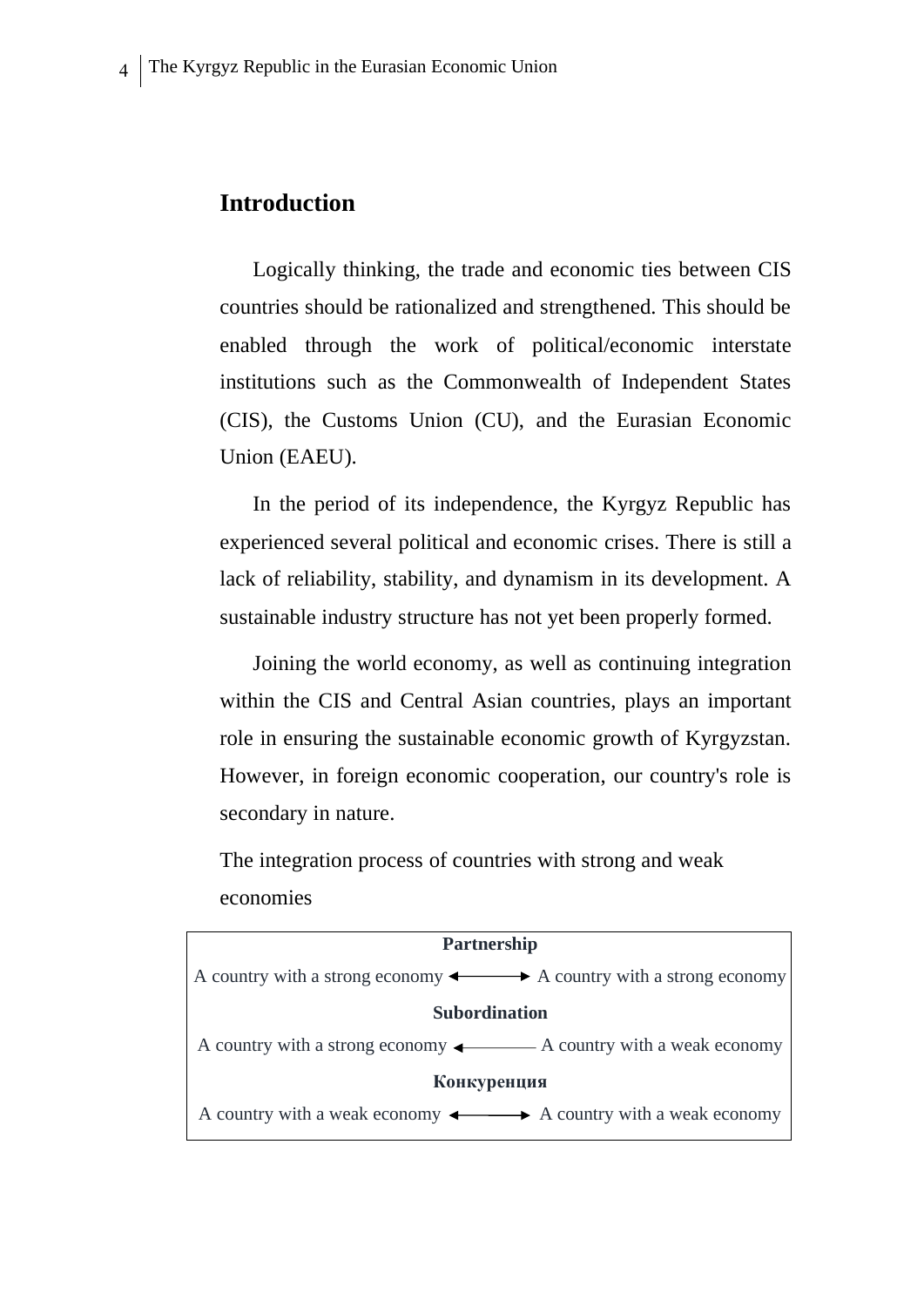#### **Kyrgyzstan's place in the EAEU**

There have been no significant positive shifts in favour of the country's foreign relations. Kyrgyzstan should engage in dynamic economic activity by taking part in various international economic (regional and interregional) organizations, strengthening bilateral and multilateral relations. In pursuit of this goal, during the years of independence the country became a member of thirty-five international economic organizations.

The question of the country's admission to the Customs Union and the EAEU, in 2015, which included Russia, Belarus, Kazakhstan and Armenia, was predetermined. It was obvious that with integrating in these unions, Kyrgyzstan would face many problems in the short-term; and, there was no exact answer to the question of what positive effects the country would experience in the longterm.

There are substantial differences between the EAEU member states in the form of significant structural gaps, heterogeneity in the level of competitiveness and income, government's role in the economy, and varying reactions to economic shocks. There are also differences in the sectoral structure of the different economies. For example, Kyrgyzstan and Armenia are primarily agrarian countries, while Belarus, Kazakhstan, and Russia are industrial, or industrialising, countries.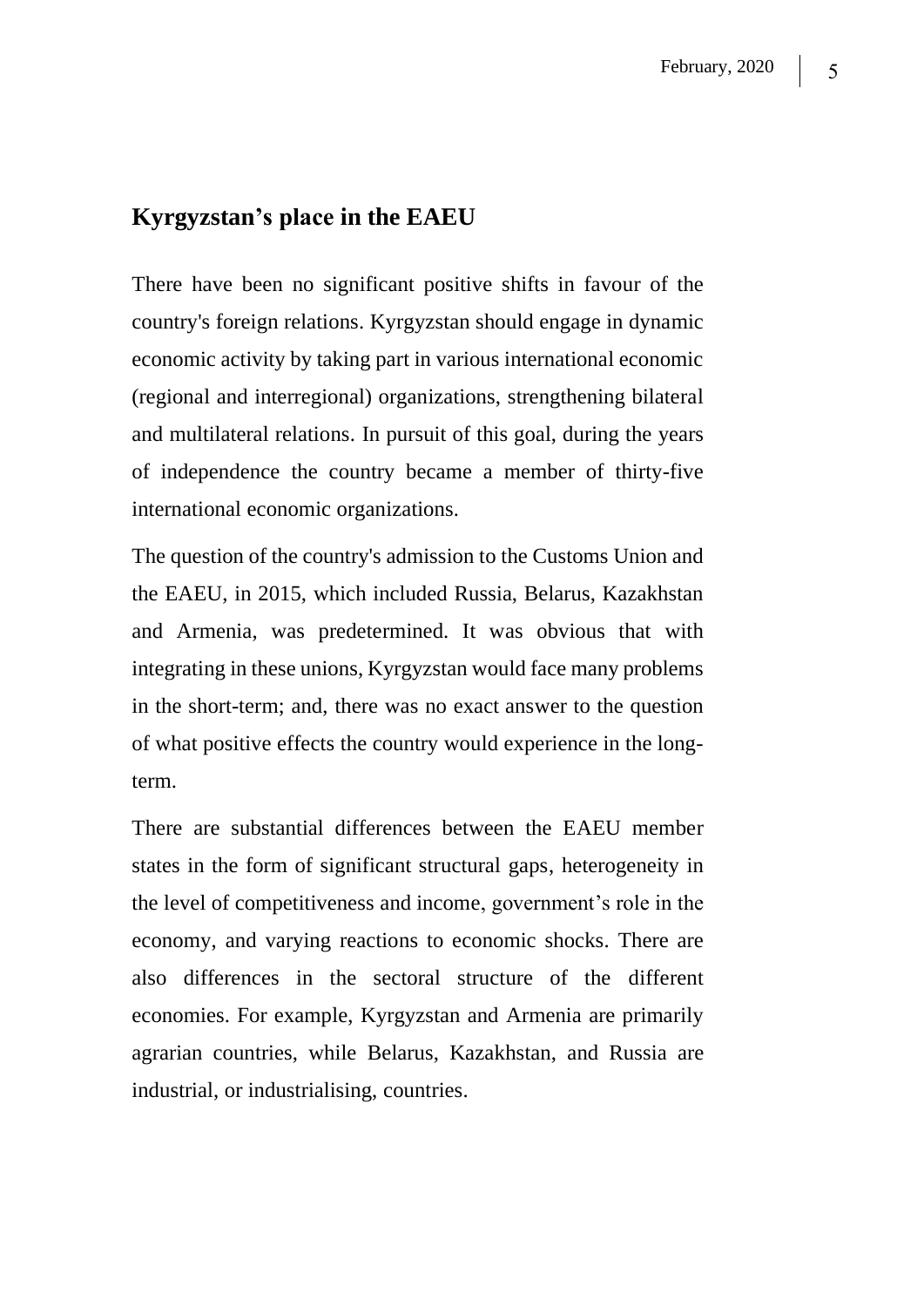Trade and economic cooperation within the common economic zone of the EAEU is strongly unbalanced. Moreover, countries in this zone are characterized by the slow modernization of capital stock, low investment in R&D, and an outdated production and technological base which, arguably, leads to excessive material and energy consumption in several key industries.

Territorially, as well as in terms of population, member states of the EAEU significantly differ from each other. A considerable degree of investment, and resultant prosperity, favours Russia followed by Kazakhstan. In contrast, the remaining countries in this zone have quite low economic indicators in terms of the magnitude of investment or economic activity. This can be seen in figure 1.

**Figure 1. Area of the EAEU Member States, sq. Km**



**Figure 2. The population of the EAEU Member States**

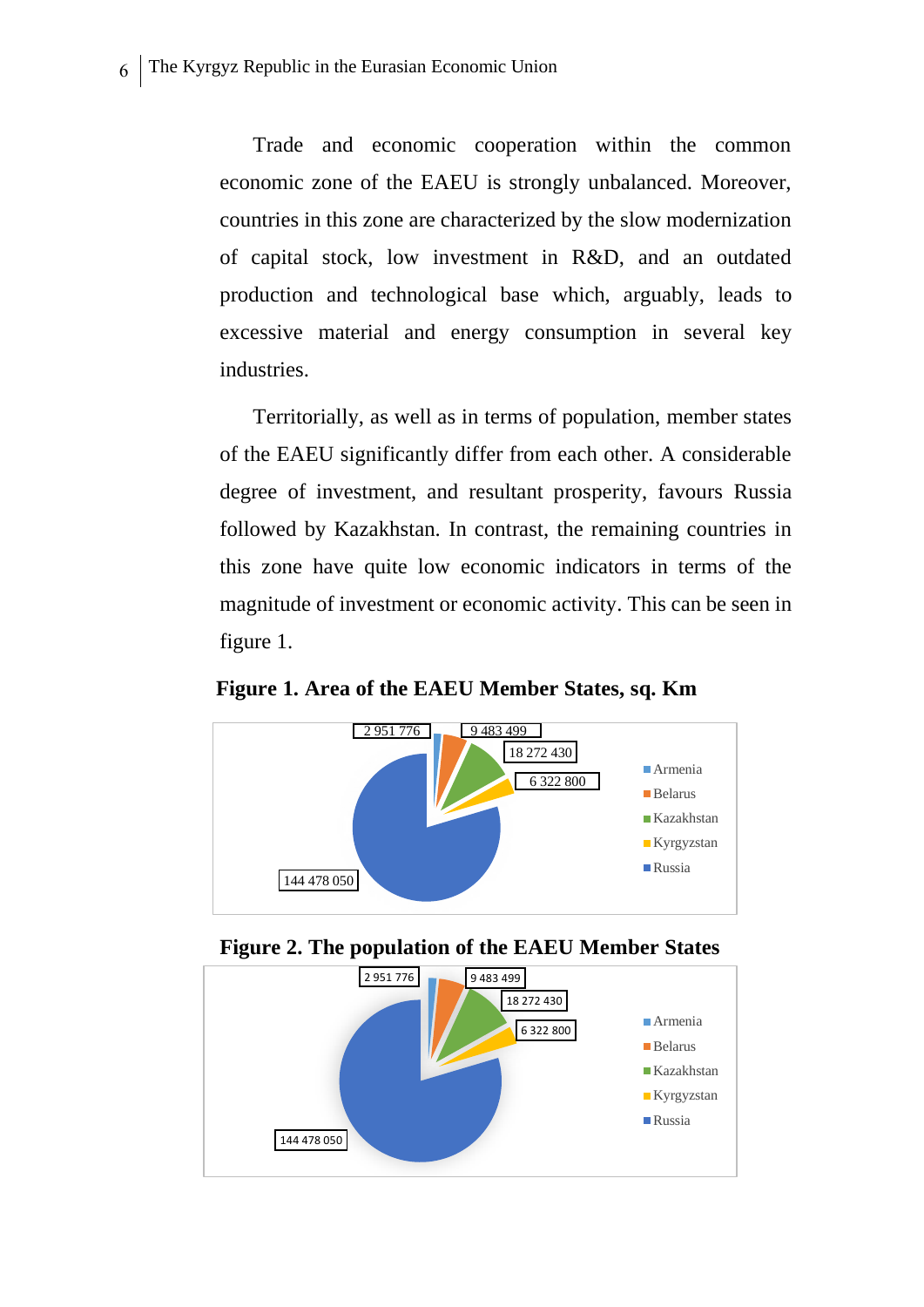The highest poverty level among member states is found in Armenia and Kyrgyzstan (23.5 and 22.4 percent, respectively), while Kazakhstan shows the lowest poverty rate. For the last four years of membership in the EAEU, the poverty rate decreased only in the poorest member states: in Armenia by 21.7%, and in Kyrgyzstan by 26.8%. These and other indicators are shown in the following tables [2].

| Countries      | 2014 | 2015 | 2016 | 2017 | 2018 | 2019/    |
|----------------|------|------|------|------|------|----------|
|                |      |      |      |      |      | 2014     |
| Armenia        | 30,0 | 29,8 | 29,4 | 25,7 | 23,5 | $-21,7%$ |
| <b>Belarus</b> | 4,8  | 5,1  | 5,7  | 5,9  | 5,6  | 16,7%    |
| Kazakhstan     | 2,9  | 2,6  | 2,5  | 2,7  | 4,3  | 48,3%    |
| Kyrgyzstan     | 30,6 | 32,1 | 25,4 | 25,6 | 22,4 | $-26,8%$ |
| Russia         | 11,3 | 13,4 | 13,2 | 12,9 | 12,6 | 11,5%    |

**Table 1. Poverty level in EAEU Member States**

Kyrgyzstan lags behind the other member countries in terms of GNI (Gross National Income) per capita and belongs to the group of countries with below-average incomes. The rest of the member states are classified as upper-middle-income countries. These and other indicators are given in the tables below.

**Table 2. Ranking of countries and territories by GNI per capita**

| Rating         | Economy | Income  |
|----------------|---------|---------|
| Armenia        | 116     | 4 2 3 0 |
| <b>Belarus</b> | 102     | 5 6 7 0 |
| Kazakhstan     | 83      | 7830    |
| Kyrgyzstan     | 169     | 1 2 2 0 |
| Russia         | 73      | 10 230  |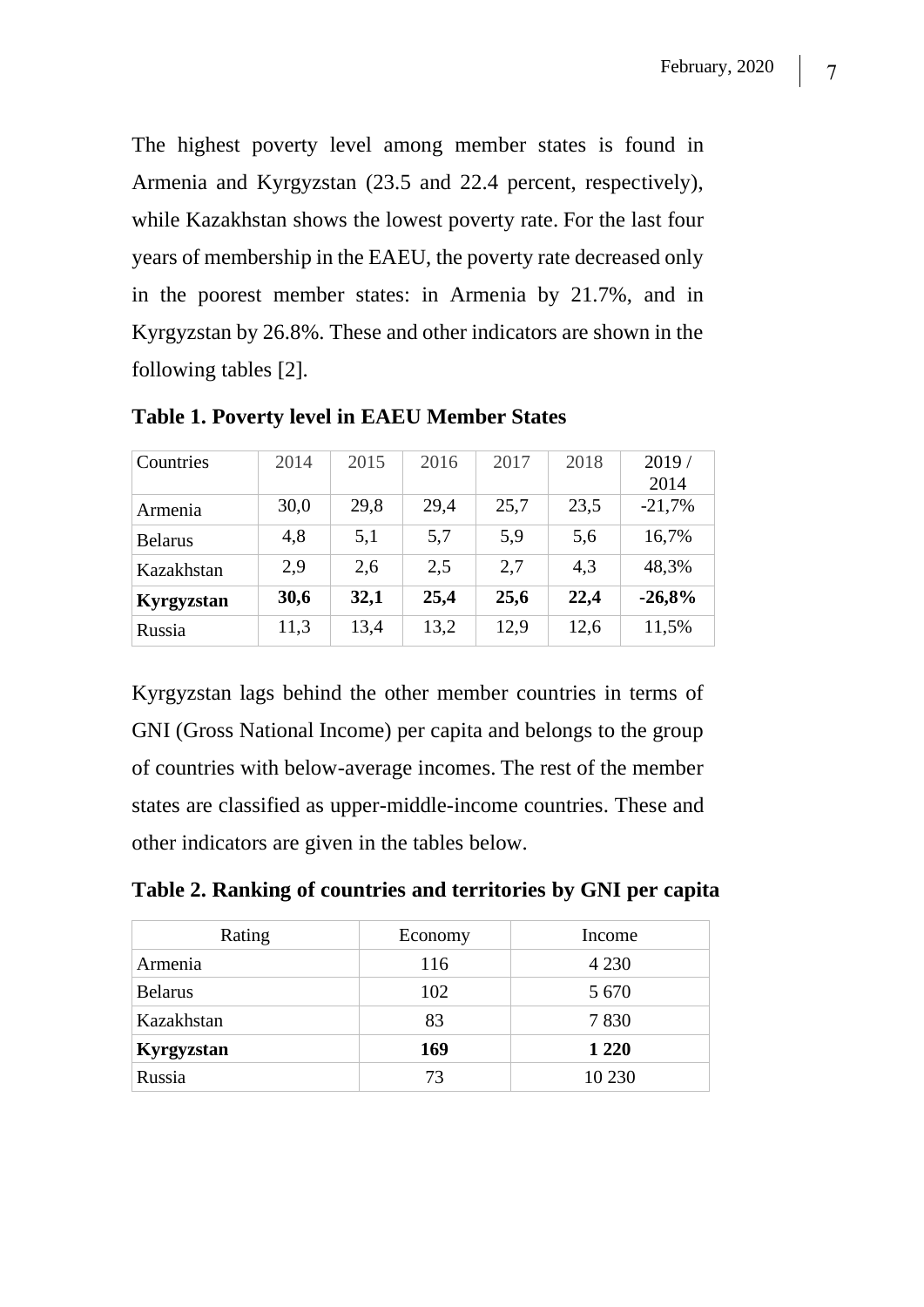|                | 2014      | 2015                | 2016    | 2017                            | 2018    | 2019      | 2019/<br>2014 |
|----------------|-----------|---------------------|---------|---------------------------------|---------|-----------|---------------|
| <b>EAEU</b>    |           | 2 400 413 1 626 658 | 1481878 | 1 815 278  1 933 024            |         | 1965644   | $-18%$        |
| Armenia        | 11 610    | 10 5 53             | 10 546  | 11 527                          | 12458   | 13 673    | 18%           |
| <b>Belarus</b> | 78 536    | 55 317              | 47478   | 54 697                          | 59 954  | 63 175    | $-20%$        |
| Kazakhstan     | 221418    | 184 387             | 137 278 | 166 806                         | 179 338 | 180 264   | $-19%$        |
| Kyrgyzstan     | 7 469     | 6678                | 6814    | 7703                            | 8 2 7 1 | 8455      | 13%           |
| Russia         | 2 081 381 | 1369722             |         | 1 279 762  1 574 544  1 673 003 |         | 1 700 078 | $-18%$        |

**Table 3. Gross Domestic Product (at current prices; in USD million)**

Kyrgyzstan's gross domestic product (for less than five years of Kyrgyzstan's membership in the EAEU), as table 3 shows, grew by 13%. The largest growth was observed in Armenia, showing an 18% increase. In contrast, the rest of the member states experienced a decline in GDP. See figures [3].

**Figure 3. The relative share of the Member States on the GDP of the EAEU (in %, 2019)**

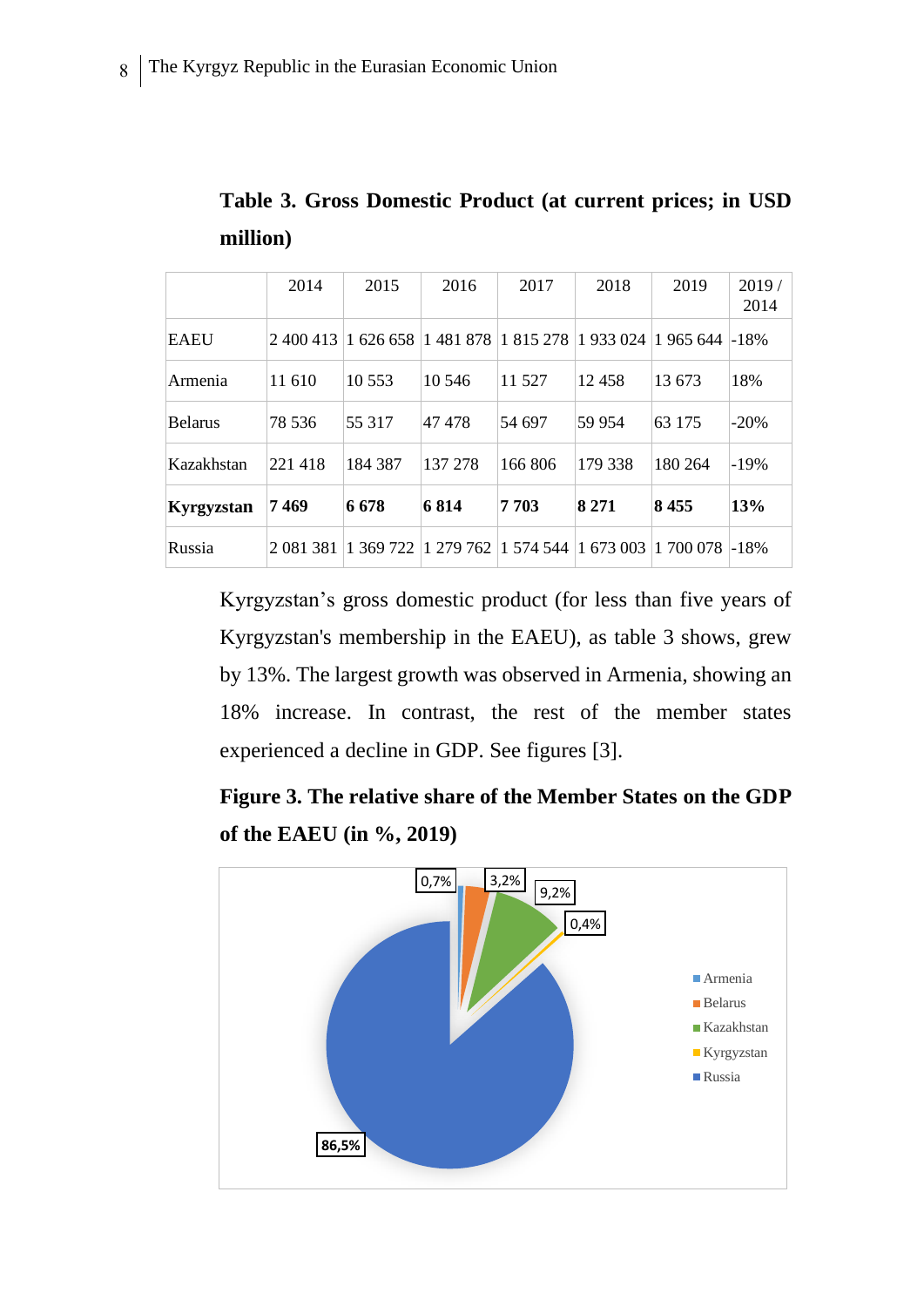Despite the 13% increase in Kyrgyzstan's GDP, its share is only 0.4% of the total GDP of EAEU.

GDP per capita in Kyrgyzstan is the lowest among the Member States, measured at \$1310. Since the membership was founded, GDP growth as a percentage of growth within Member States has only been observed in Armenia. In its first year as a member of the EAEU, the GDP per capita of Kyrgyzstan, as a percentage of total Member State GDP performance, decreased by 13%. However, in the subsequent five years, this indicator has levelled off to -2%. See Table 4.

| Countries      | 2014    | 2015    | 2016    | 2017    | 2018    | 2019    | 2019/<br>2014 |
|----------------|---------|---------|---------|---------|---------|---------|---------------|
| Armenia        | 3852    | 3 5 1 2 | 3 5 2 4 | 3869    | 4 1 9 6 | 4 6 1 6 | 20%           |
| <b>Belarus</b> | 8 2 8 9 | 5 8 2 9 | 4 9 9 7 | 5 7 5 9 | 6 3 2 2 | 6 6 9 1 | $-19%$        |
| Kazakhstan     | 12 807  | 10 510  | 7 7 1 5 | 9 2 4 8 | 9813    | 9 7 3 1 | $-24%$        |
| Kyrgyzstan     | 1 3 3 1 | 1 1 6 3 | 1 1 7 9 | 1 2 9 6 | 1 3 6 4 | 1 3 1 0 | $-2\%$        |
| Russia         | 14 472  | 9 3 5 6 | 8 7 2 5 | 10 723  | 11 394  | 11 584  | $-20\%$       |

**Table 4. GDP per capita (current USD)**

**Table 5. Investment in fixed assets (current USD million)**

| Countries      | 2014    | 2015    | 2016    | 2017    | 2018     | 2019     | 2019/<br>2014 |
|----------------|---------|---------|---------|---------|----------|----------|---------------|
| <b>EAEU</b>    | 428 015 | 276 509 | 255 296 | 315 552 | 332 090  | 347 815  | $-19%$        |
| Armenia        | 1 1 1 5 | 1 008   | 855     | 891     | 874      | 905      | $-19%$        |
| <b>Belarus</b> | 21 956  | 12 745  | 9 3 5 6 | 10879   | 12 2 5 6 | 13 3 3 2 | $-39\%$       |
| Kazakhstan     | 36 785  | 31 681  | 22 686  | 26 904  | 32 4 30  | 32 797   | $-11%$        |
| Kyrgyzstan     | 2011    | 1975    | 1938    | 2 109   | 2 200    | 2 3 1 8  | 15%           |
| Russia         | 366 148 | 229 100 | 220 461 | 274 769 | 284 330  | 298 463  | $-18%$        |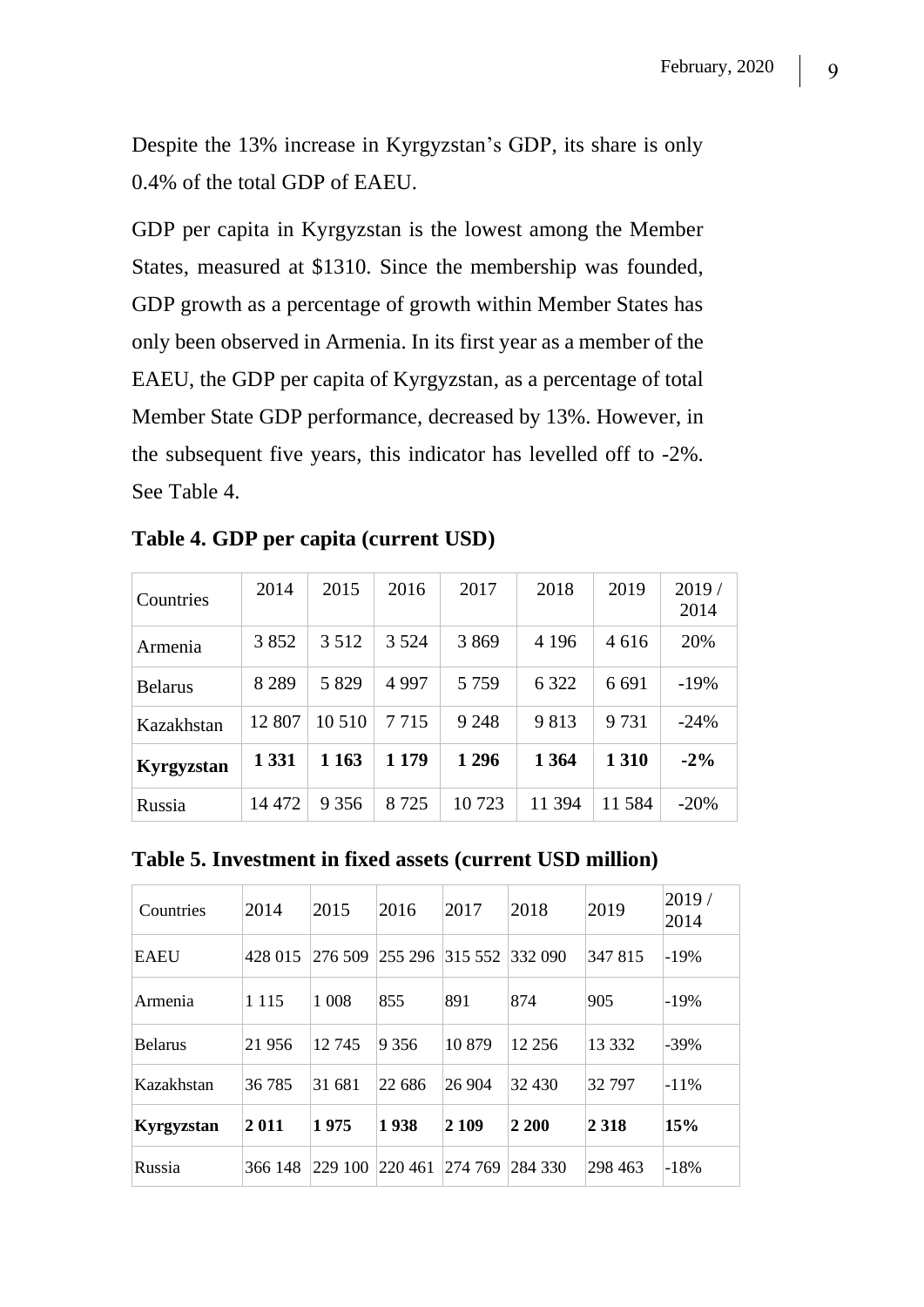Before joining the EAEU, Kyrgyzstan relied on foreign direct investment growth. Over the last five years, only Kyrgyzstan has shown growth in fixed asset investment, amounting to 15%; and, per capita, the increase was 4%.

|                | 2014        | 2015            | 2016            | 2017      | 2018            | 2019          | 2019/<br>2014 |
|----------------|-------------|-----------------|-----------------|-----------|-----------------|---------------|---------------|
| EAEU           | 2 3 8 5 4   | 1 515,9 1 394,7 |                 | 1 7 1 9 1 | 1 806,0         | 1888,9        | $-21%$        |
| Armenia        | 370,0       | 335,3           | 285,6           | 298,9     | 294,5           | 305,4         | $-17\%$       |
| <b>Belarus</b> | 2 3 1 7 , 3 | 1 3 4 3 , 0     | 984,7           |           | 1 145,4 1 292,3 | 1412,0        | $-39\%$       |
| Kazakhstan     | 2 127.7     | 1 805,9 1 274,9 |                 |           | 1 491,5 1 774,4 | $1771.5$ -17% |               |
| Kyrgyzstan     | 344,6       | 331,6           | 318,7           | 340,2     | 348,0           | 359,1         | 4%            |
| Russia         | 2 545.9     |                 | 1 564,8 1 503,1 |           | 1871,2 1936,5   | 2 033,6       | $-20%$        |

**Tables 6. Investment in fixed assets per capita (in US dollars)**

There has been a significant outflow of direct investments from the EAEU member states (over four years). Investors continue to be other foreign countries. The structure of foreign investment inflow shows the weakness of investment ties between the EAEU member states.

**Table 7. The net inflow of direct investments into the Kyrgyz Republic, (in USD million)**

| Countries      | 2014                     | 2015  | 2016    | 2017     | 2018              | 2018 / 2014 |
|----------------|--------------------------|-------|---------|----------|-------------------|-------------|
| <b>EAEU</b>    | 148,4                    | 512,5 | 279,6   | 67,1     | $-13,8$           | $-109%$     |
| Armenia        | $\overline{\phantom{0}}$ |       |         |          |                   |             |
| <b>Belarus</b> | $-1,7$                   | 17,6  | $-17,6$ |          | $\vert 0.5 \vert$ | $-129%$     |
| Kazakhstan     | 12,3                     | 5,3   | 16,0    | $-7,3$   | $-15,8$           | $-228%$     |
| Russia         | 137,7                    | 489,7 | 281,1   | 74,4     | 1,4               | $-99%$      |
| Non-EAEU       | 199,6                    | 629,2 | 336,3   | $-174,3$ | 60,4              | $-70%$      |

Further observation shows that the export of goods to the EAEU decreased by 22%. The largest trading partners for exports are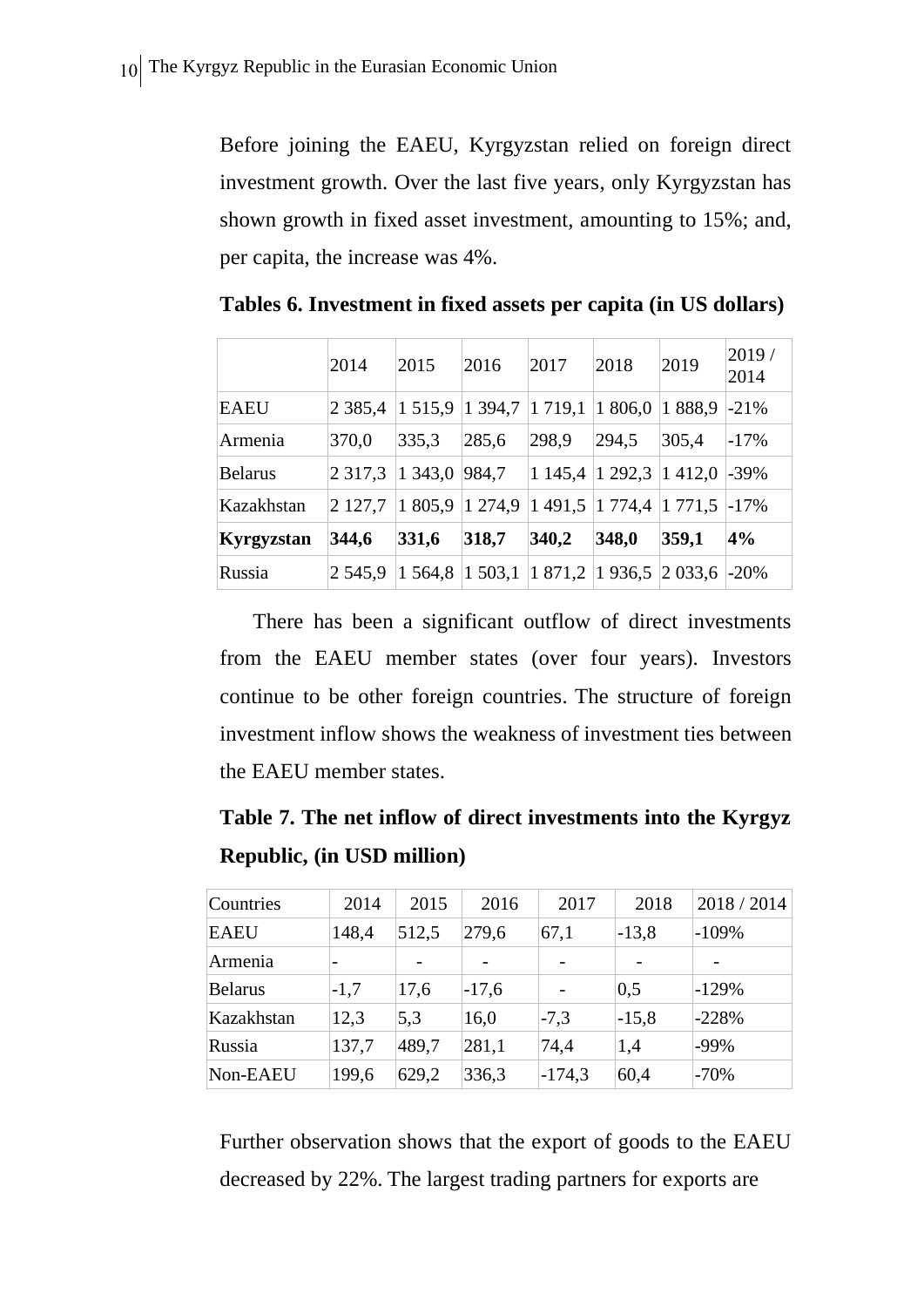countries outside the EAEU: Great Britain, Uzbekistan, Turkey, and China. These countries mainly specialize in the supply of manufactured goods, energy products, mineral ores, concentrates of precious metals, and agricultural products. Among the goods exported to the EAEU countries, agricultural and manufacturing products prevail. The largest volumes of exports, from outside the EAEU, are imported by Russia and Kazakhstan.

Imports from the EAEU member states decreased by 29% over the given period. Russia and Kazakhstan continue to be the main importers among the 'allies'. See tables [5].

| <b>Export</b>  | 2014    | 2015       | 2016                     | 2017        | 2018        | 2018/<br>2014            |
|----------------|---------|------------|--------------------------|-------------|-------------|--------------------------|
| <b>EAEU</b>    | 725,7   | 410,2      | 447,2                    | 541,5       | 568,4       | $-22%$                   |
| Armenia        | -       | 0,1        | $\overline{\phantom{0}}$ | 0,1         | 0,1         | $\overline{\phantom{0}}$ |
| <b>Belarus</b> | 6,5     | 5,6        | 3,3                      | 7,1         | 7,0         | 8%                       |
| Kazakhstan     | 579,2   | 237,6      | 265,5                    | 268,6       | 247,2       | $-57\%$                  |
| Russia         | 139,8   | 166,8      | 178,4                    | 265,7       | 314,1       | 125%                     |
| Non-EAEU       | 1 159,1 | 1 0 7 2, 8 | 1 1 2 6,0                | 1 2 2 2 , 8 | 1 1 9 6, 2  | 3%                       |
|                |         |            |                          |             |             |                          |
| Import         | 2014    | 2015       | 2016                     | 2017        | 2018        | 2018/<br>2014            |
| <b>EAEU</b>    | 2518,0  | 2 0 5 6, 1 | 1625,9                   | 1863,7      | 1776,7      | $-29%$                   |
| Armenia        | 0,1     | 0,3        | 0,9                      | 1,8         | 0,6         | 500%                     |
| <b>Belarus</b> | 91,4    | 51,4       | 44,7                     | 108,7       | 39,1        | $-57\%$                  |
| Kazakhstan     | 74,4    | 53,1       | 531,0                    | 520,5       | 502,0       | 575%                     |
| Russia         | 1851,9  | 1 460,2    | 1 049,4                  | 1 2 3 2, 7  | 1 239,9     | $-33%$                   |
| Non-EAEU       |         |            | 2 3 7 4 5                |             | 3 1 3 0 , 7 | $-3%$                    |

**Table 8. Bilateral trade of the Kyrgyz Republic, (in USD million)**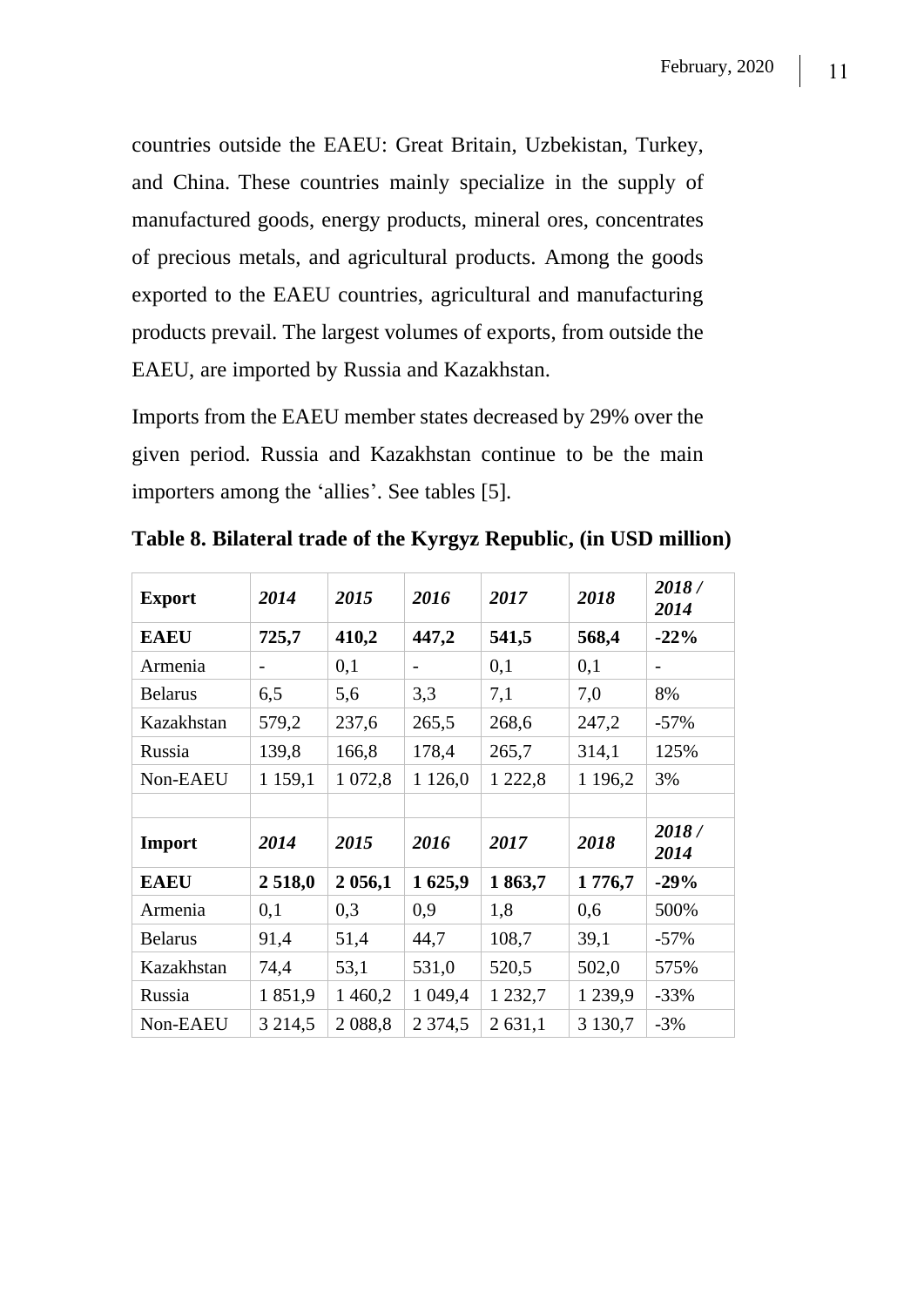Even though there has been an increase in the average monthly wage of 7% in Kyrgyzstan, accompanied by a decrease in average monthly wages in other Member States, Kyrgyzstan significantly lags behind other countries in the EAEU. An even more frustrating minimum wage indicator for Kyrgyzstan, is that Kyrgyz minimum wages amount to only 4% of Fixed Capital Investment per Capita.

Countries <sup>2014</sup> <sup>2015</sup> <sup>2016</sup> <sup>2017</sup> <sup>2018</sup> <sup>2019</sup> 2019 / 2014 Armenia | 381 | 359 | 363 | 344 | 358 | 380 | -0,3% Belarus | 590 | 413 | 361 | 426 | 476 | 522 | -12% Kazakhstan | 675 | 568 | 418 | 463 | 472 | 485 | -28% **Kyrgyzstan 229 209 212 228 239 246 7%** Russia 856 561 549 671 699 733 -14%

**Table 9. Average monthly nominal wages (in US dollars)**

**Figure 4. The level of average monthly wages in the EAEU member states in 2019, in US dollars**

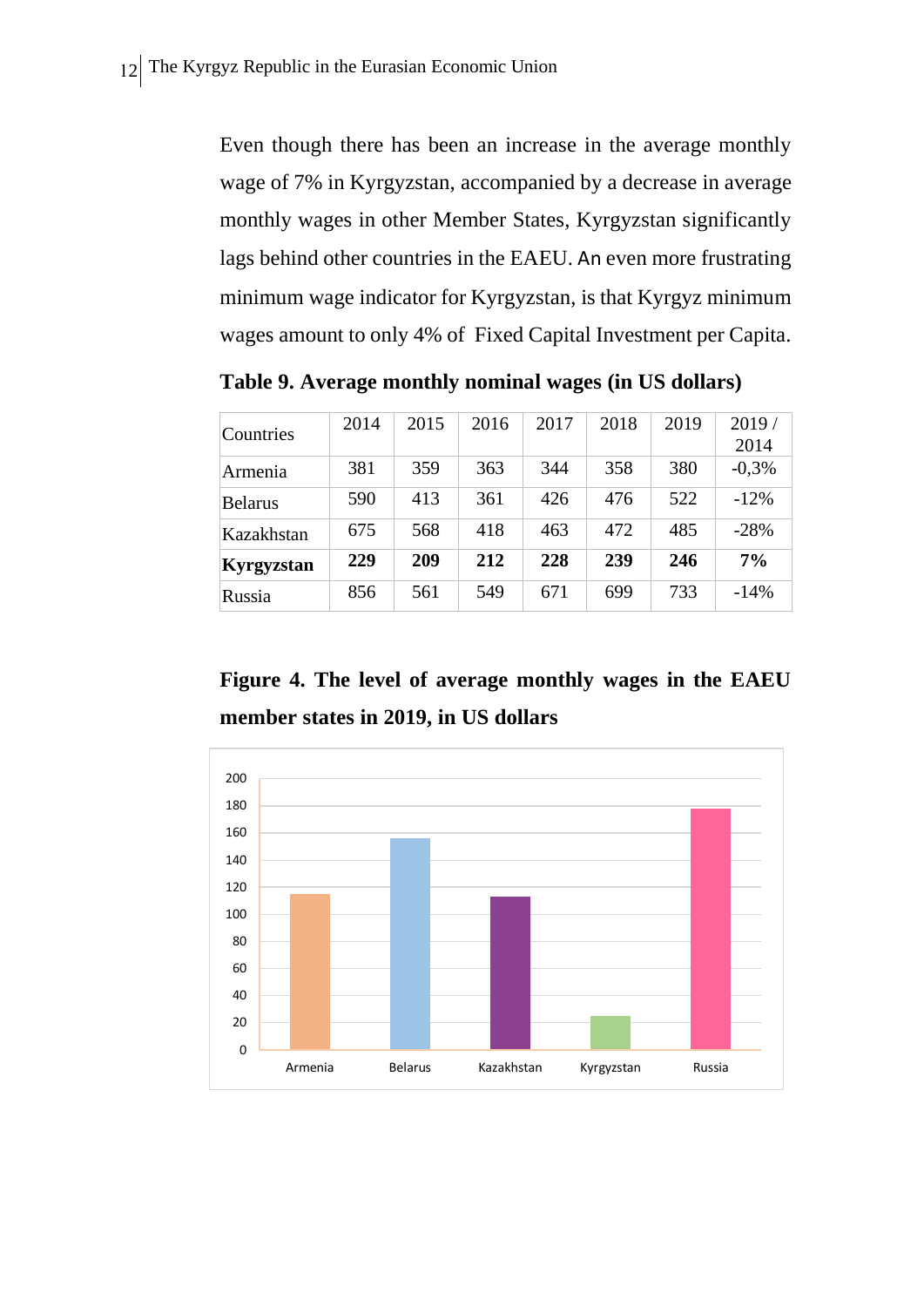| Countries  | 2014 | 2015 | 2016 | 2017 | 2018 | 2019 | 2019/<br>2014 |
|------------|------|------|------|------|------|------|---------------|
| Armenia    | 108  | 114  | 114  | 114  | 113  | 115  | 6,5%          |
| Belarus    | 167  | 121  | 122  | 132  | 143  | 157  | $-6%$         |
| Kazakhstan | 110  | 66   | 68   | 73   | 76   | 111  | 1%            |
| Kyrgyzstan | 15   | 13   | 15   | 17   | 24   | 25   | 67%           |
| Russia     | 100  | 86   | 121  | 133  | 166  | 179  | 79%           |

**Table 10. Minimum wages (in US dollars)**

**Figure 5. The level of the minimum wage in the EAEU member states in 2019, in US dollars**



Migrant outflows from Kyrgyzstan decreased by 31% over the five-year period being examined. However, labour migrants transferred, yearly (on average), \$2 billion according to the Ministry of Economy of the Kyrgyz Republic. The amount decreased in 2015 to \$1.4 billion, but rose again to \$2.3 billion in 2018.

Migration to Russia decreased by 54%, while the outflow of workers, or migrants, from Kazakhstan increased significantly and amounted to 139%. See tables [6].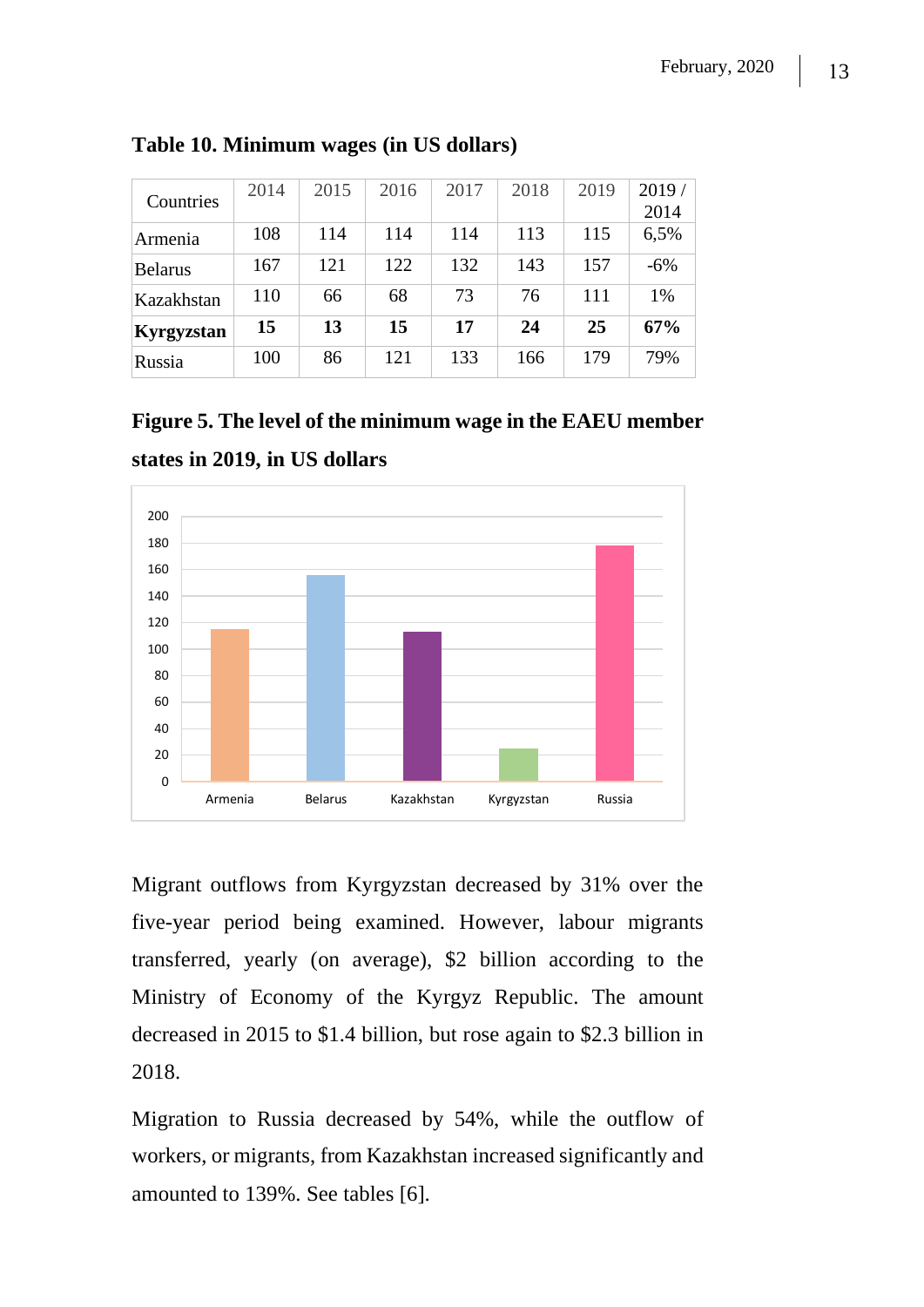| Countries         | 2014     | 2015      | 2016     | 2017     | 2018     | 2018/  |
|-------------------|----------|-----------|----------|----------|----------|--------|
|                   |          |           |          |          |          | 2014   |
| Armenia           | $-21798$ | $-25906$  | -24 792  | $-23962$ | $-18286$ | $-16%$ |
| <b>Belarus</b>    | 15 722   | 18494     | 7940     | 3 8 7 4  | 9 3 6 2  | $-40%$ |
| Kazakhstan        | $-12162$ | $-13,466$ | $-21145$ | $-22130$ | $-29121$ | 139%   |
| <b>Kyrgyzstan</b> | $-7757$  | $-4229$   | $-3965$  | $-3925$  | $-5390$  | $-31%$ |
| Russia            | 270036   | 245 384   | 261 948  | 211 878  | 124 854  | $-54%$ |

**Table 11. Indicators of international migration in the EAEU member states, by number of people**

One of the important arguments of the Kyrgyz government when joining the EAEU was that there would be a simplification of migration processes between the member states, that "all conditions will be created for the free movement of labour migrants in the territory of the Union". Indeed, labour migrants have benefited the most from Kyrgyzstan's accession to the EAEU. Many restrictions on migrants were lifted: special work permits, obligatory exams for language, culture, history, and Russian legislation, were abolished. Further, the permitted periods of residence for labour migrants without registration in the territories of the EAEU member states have been increased. Kyrgyz labour migrants were also given exemptions from procedures for recognizing documents on education and received the right to equal social security.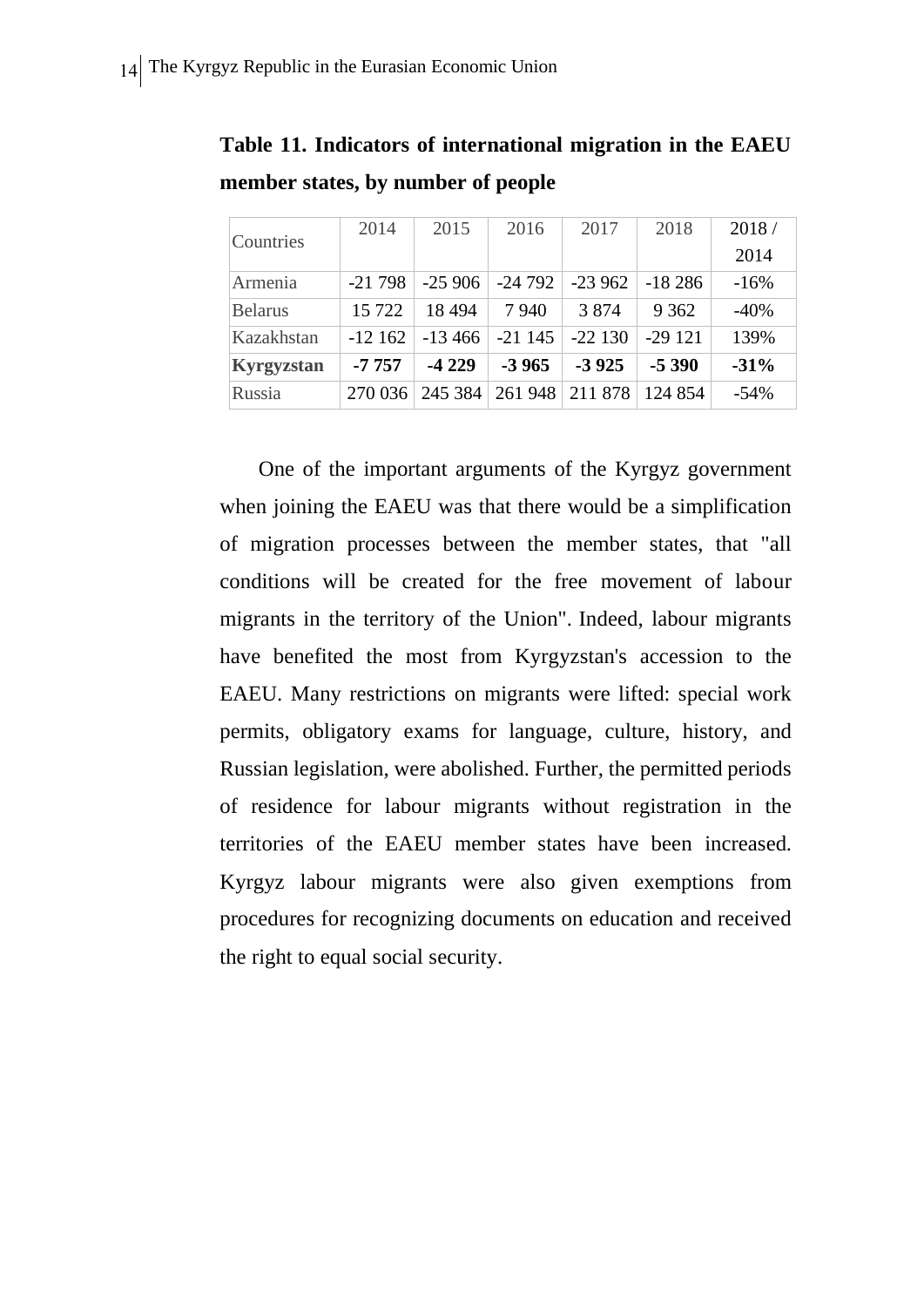## **Official and unofficial evaluation of the EAEU membership**

Let us go through the official and unofficial views on the results of the almost five-year membership of the Kyrgyz Republic in the **EAEU** 

#### *Official evaluation of EAEU membership*

In August last year, the Government of Kyrgyzstan summed up the results of its membership in the EAEU for the past four years. Indicators are given below [7].

| Pros                                                                                                                                             | Cons                                                                                      |
|--------------------------------------------------------------------------------------------------------------------------------------------------|-------------------------------------------------------------------------------------------|
| GDP growth                                                                                                                                       | Decrease in tariffs                                                                       |
| Increase in the volume of the tax<br>receipts<br>An increase in the amount of<br>money transferred by labour<br>migrants to the Kyrgyz Republic. | Foreign trade never reached the<br>level that the country had before<br>joining the EAEU. |

The benefits received by Kyrgyzstan from joining the EAEU were presented at a government meeting by the Minister of Economy, Sanzhar Mukanbetov. He associates achievements in all spheres solely with the country's entry to the EAEU. Thus, according to the minister:

"Despite the pessimistic forecasts and the difficulties during the adaptation period, Kyrgyzstan managed to maintain a positive dynamic of economic growth of over 4% (on average per year) and, in general, maintained macroeconomic stability over the four years of integration into the EAEU. The process of harmonizing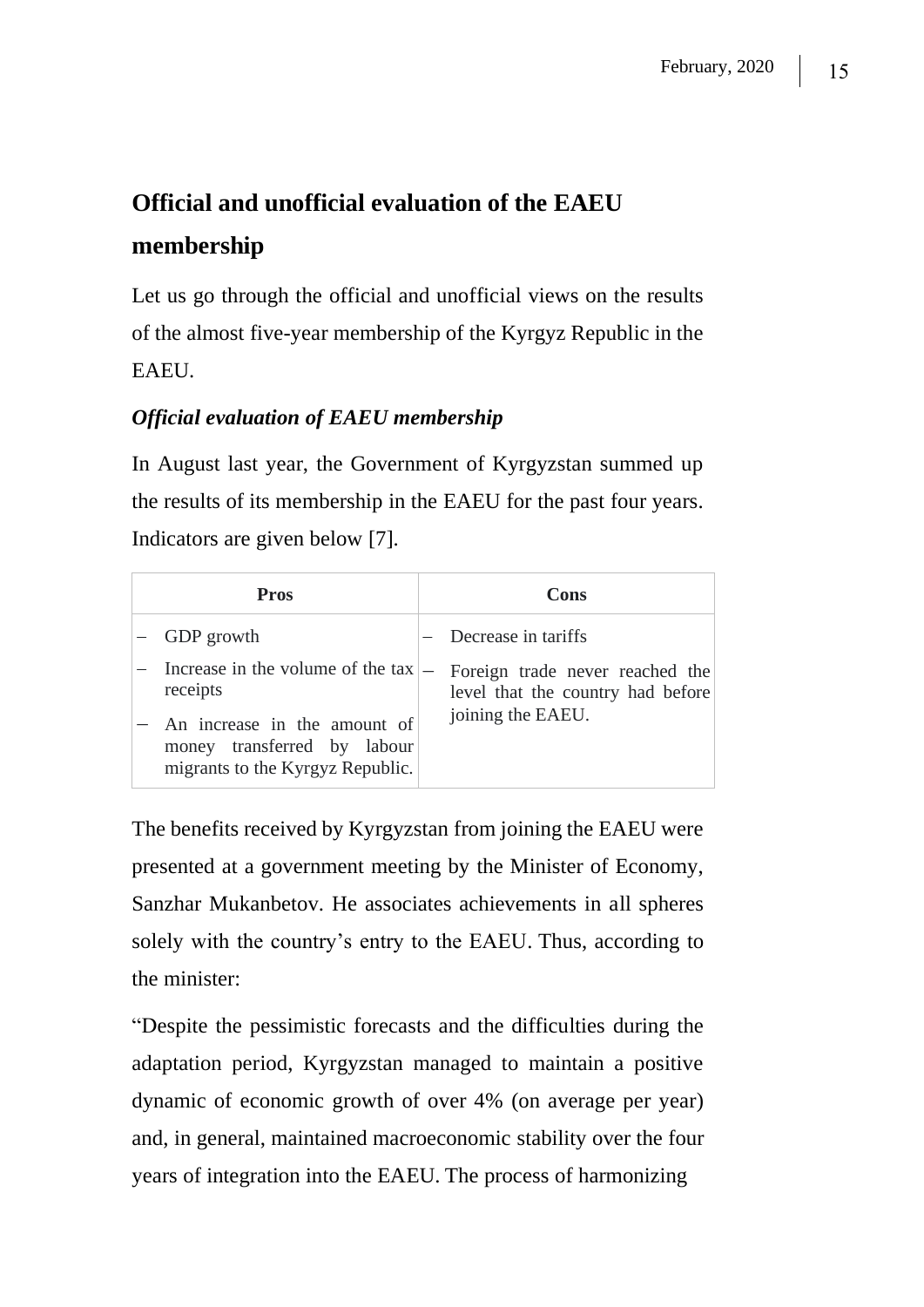the supranational rules of the EAEU with the national legislation of our country is progressing successfully. After four years of the integration of the Kyrgyz Republic into the EAEU, the State, businesses, and society came to understand that the accession of the country to the EAEU is not a one-time and short-term event, but is a transition to a new integration model for the country's future development."

According to the Prime Minister of the Kyrgyz Republic, M. Abylgaziev, citizens of Kyrgyzstan working in the EAEU countries received certain advantages in both economic and social terms. He states that:

"The most important thing is the achievement of the free movement of capital, people and goods. Of course, there are several problems. However, there are more positive aspects . . . the main task is to ensure that Kyrgyz entrepreneurs have equal opportunities to compete with entrepreneurs from the EAEU countries. Indeed, there exist several problems in tax administration. These issues will be resolved through the early implementation of necessary fiscal policies."

#### *Unofficial evaluation of EAEU membership*

Despite the positive reports of the government, Zhamin Akimaliev, Director of the Kyrgyz Research Institute of Agriculture, criticized the government with respect to problems relating to the EAEU.

#### He claims:

"Yes, there was growth and, in general, incomes seemed to have increased. Nevertheless, to say that all this happened due to the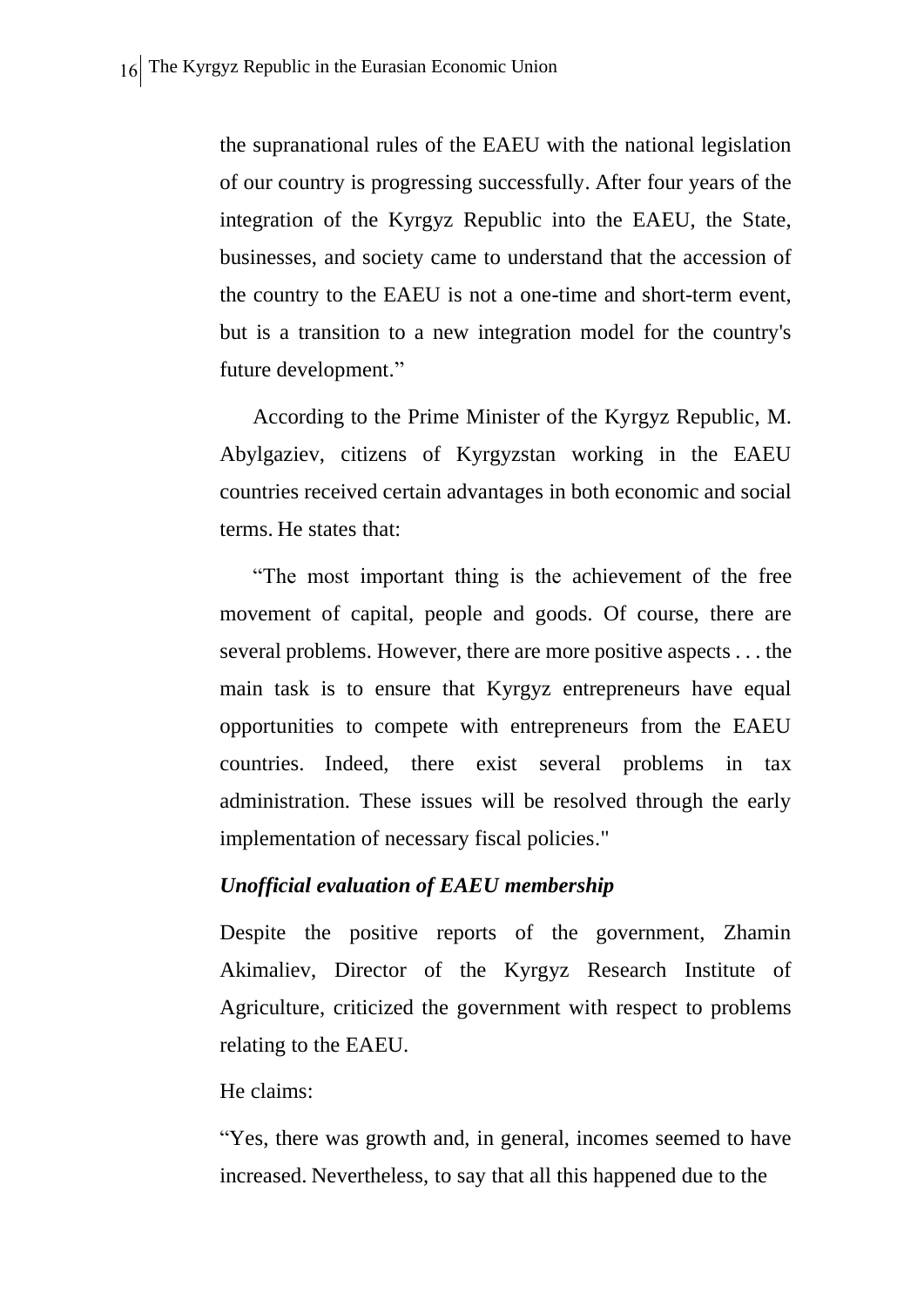country's accession to the EAEU is wrong. The growth took place also because of partnerships with other states, including China, Europe, and Arab countries. Even though there was some benefit from joining the EAEU, there are many problems that we experienced because of our integration with the Union. Most importantly, the export of food products from Kyrgyzstan has not increased. In fact, the country was flooded with import goods. Kazakhstan, Russia, and also Uzbekistan (which is not a member of the EAEU), overwhelmed us with their products, resulting in a threat to our economic security. If the government stated, or showed, that 'we are selling the goods produced by our farmers and we are receiving good income', then it would be a different matter. But they relied on other economic statistics and are, thus, telling us 'fairy-tales'. We have situations that have not yet been adapted to work within the association."

Indeed, in the past four years, a lot of criticism has been expressed concerning the cooperation of Kyrgyzstan with the countries that are part of this union. More particularly, the intensification of inspections by Kazakhstan at border crossings, the tightening of customs controls, and the emergence of long queues in this regard at checkpoints, as well as the return of fruit and vegetable products by Russian importers and/or authorities back to Kyrgyzstan, have negatively impacted on perceptions surrounding Kyrgyzstan's participation in the EAEU.

The head of the JIA Association (Association of Young Entrepreneurs), Temirbek Azhykulov, expressed his opinion regarding this matter. He reports: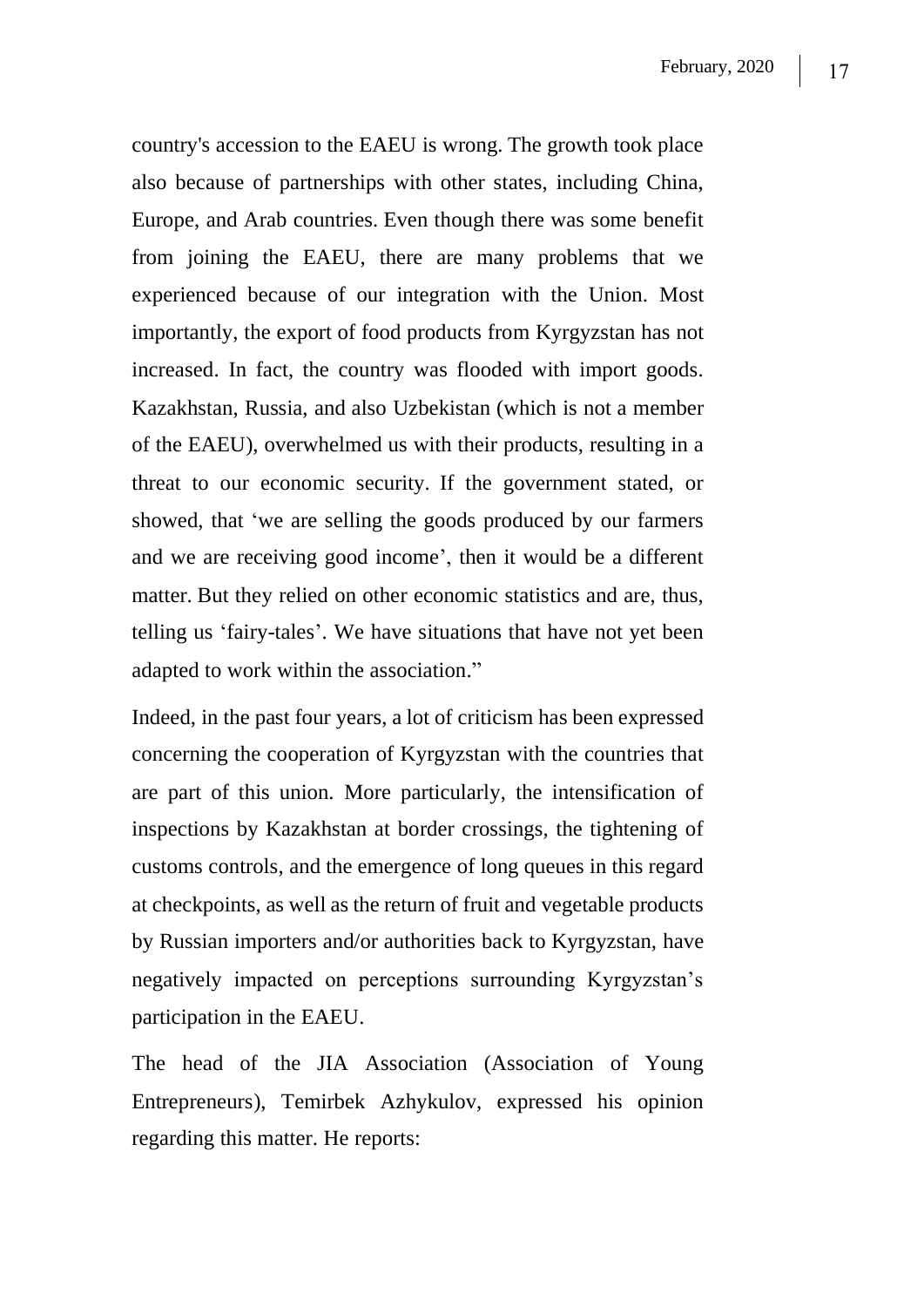"The main complaints and applications made to us come from entrepreneurs who specialize in exports. There is such a thing as 'non-tariff barriers', and many entrepreneurs complain about their proliferation. Many businessmen have suffered from the closure of borders as well as increased bureaucracy. After all, this is the failure to comply with the rules adopted within the EAEU. They create obstacles for us while increasing the volume of products that are exported to us. Our entrepreneurs, farmers, and agricultural producers are facing great difficulties. But there is not a word about this in the government's report. Membership in the EAEU might have been a good idea, but, in reality, we do not feel that this decision has brought us many advantages or benefits. It is said that 'the markets have opened', but there are no laboratories, or testing facilities, that meet the requirements for shipping products to these markets. The certification process has not been established - the certification of these laboratories, or other facilities, that the state has built is still not recognized by the EAEU member states. In general, there are a lot of problems"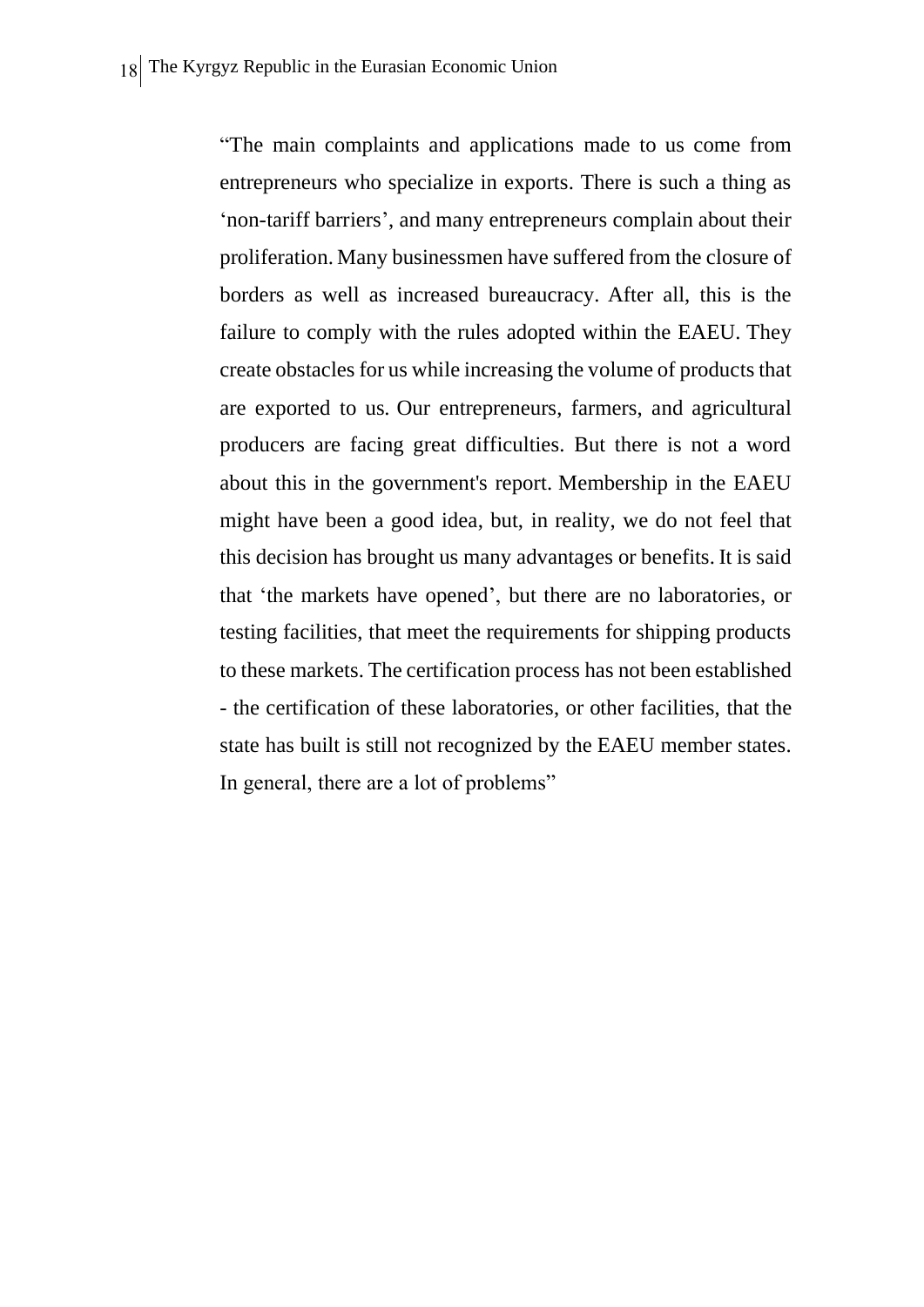## **Conclusion**

To sum up, the results of our analysis show that many economic indicators, forecast (and planned for) by the advocates for the improvement of Kyrgyzstan's economy through joining the EAEU, were in fact negative over the four years examined. The positive indicators were characterized only by the decrease in the poverty rate and migrant outflows. However, this does not greatly affect the general level of well-being of the population of the republic. See the table below.

**Table 12. Changes in the main economic indicators of members of the EAEU, in %**

| Kyrgyzstan                                          | 2019 / 2014 |
|-----------------------------------------------------|-------------|
| Poverty rate                                        | $-26,8%$    |
| GDP growth                                          | 13%         |
| GDP per capita                                      | $-2\%$      |
| Investment on fixed capital                         | 15%         |
| Fixed capital investment per capita                 | 4%          |
| The net inflow of direct investments to the Kyrgyz. | $-109%$     |
| Republic from the EAEU                              |             |
| The net inflow of direct investments to the Kyrgyz  | $-70%$      |
| Republic out of the EAEU                            |             |
| Export within the EAEU                              | $-22%$      |
| Import within the EAEU                              | $-29%$      |
| Average monthly nominal wages                       | 7%          |
| Minimum wage (in USD)                               | 67%         |
| The outflow of migration within the EAEU            | $-31%$      |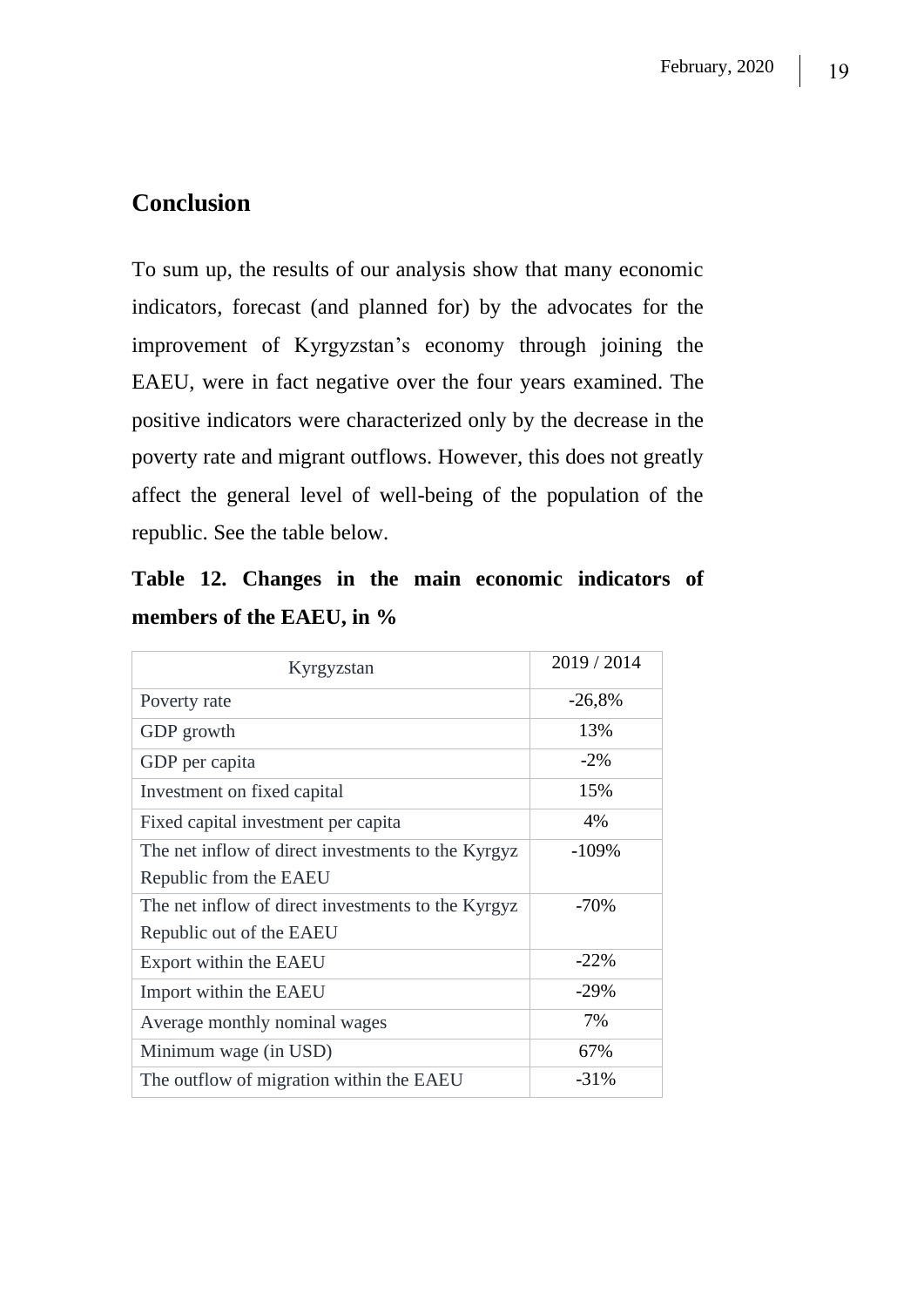#### **Recommendations**

It is necessary for Kyrgyzstan, and its neighbors, that a 'deep and wide' economic integration is created, where there would exist no economic borders and barriers between the countries. More precisely, borders would be open and the free movement of resources, goods, capital, and labour would be guaranteed.

These require the following steps

1. Economic legal laws, norms, and 'rules of the game' must be clearly identified and demarcated, aligned and harmonized, and not contradict each other.

2. There should be agreed, or uniform, prices for goods and services, as well as agreed tariffs for transportation.

3. Moreover, based on a generally accepted approach, the issues of determining the level of wages, its minimum rate, and the sustainable level of a minimum consumer budget (i.e. living wage), should be resolved.

4. It is necessary to develop a common position, among member countries, concerning external markets and their impacts on member countries.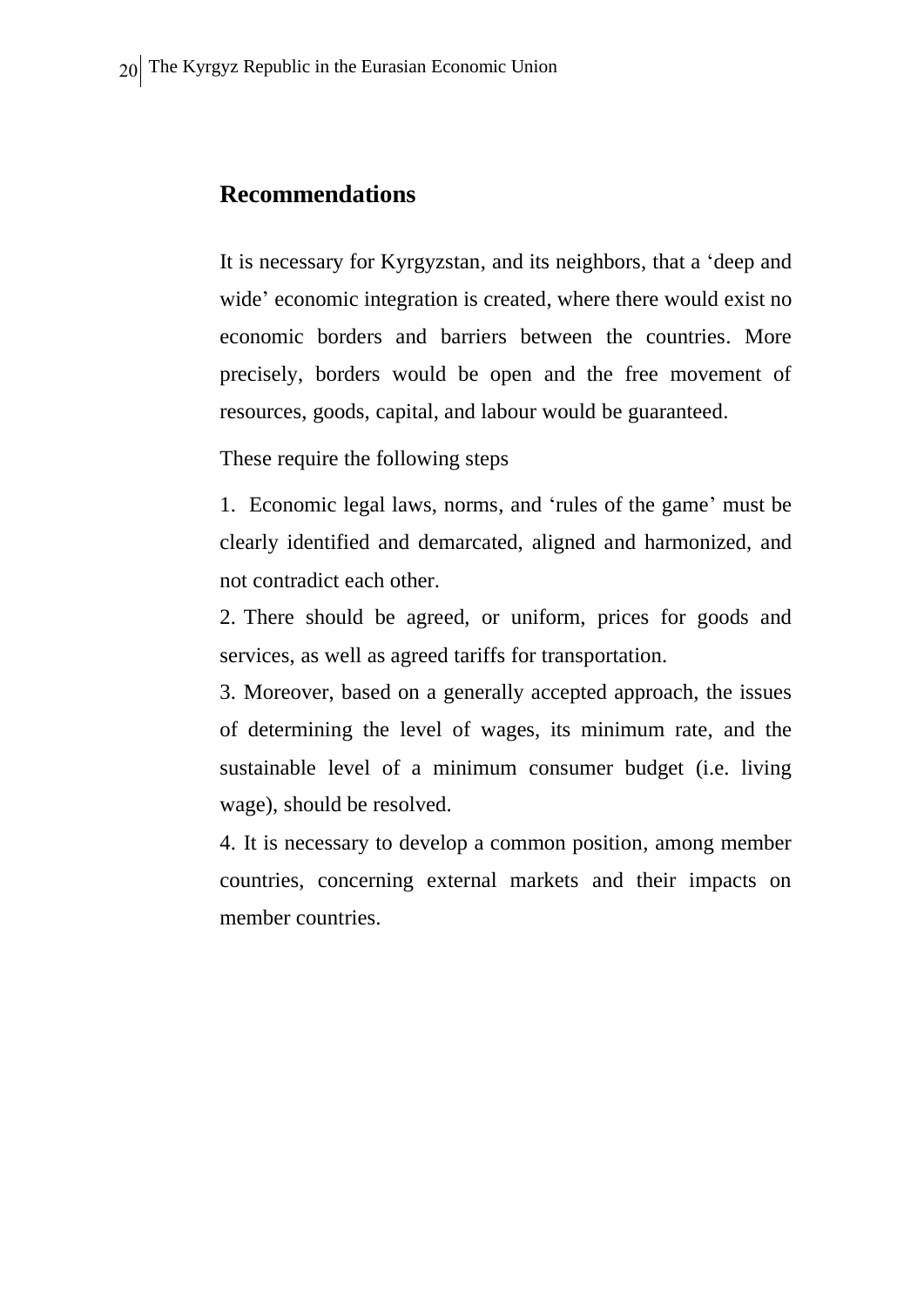## **References**

- 1. World Development Indicators. <https://data.worldbank.org/>
- 2. <http://www.eurasiancommission.org/>
- 3. Национальный Банк Кыргызской Республики. <https://www.nbkr.kg/>
- 4. Национальный Статистический Комитет Кыргызской Республики. <http://www.stat.kg/>
- 5. Нурматов Э. Кыргызстан и ЕАЭС: плюсы и минусы четырехлетнего пребывания в организации, Азаттык, август 30, 2019 [https://rus.azattyk.org/a/kyrgyzstan](https://rus.azattyk.org/a/kyrgyzstan-economy-eurazes/30137604.html)[economy-eurazes/30137604.html](https://rus.azattyk.org/a/kyrgyzstan-economy-eurazes/30137604.html)
- 6. Кыргызстан выбор пути развития в цивилизованном мире / под. науч. рук. акад. Т. Койчуева. Бишкек: Илим, 2015 г., ISBN 978-9967-11-497-5
- 7. Евразийский экономический союз в настоящем и будущем / под. науч. рук. акад. Т. Койчуева, 2016 г., ISBN 978-9967-12-638-1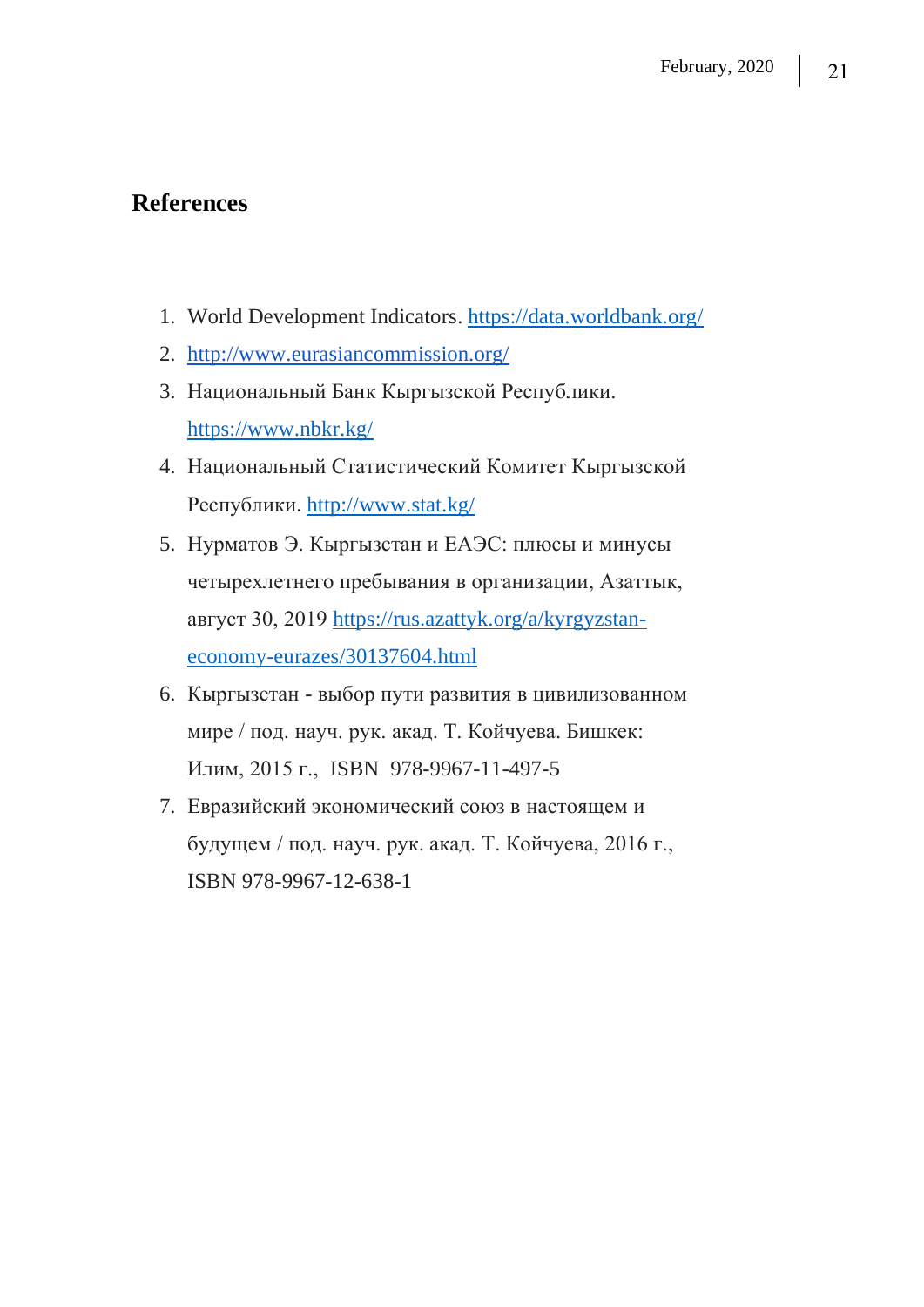

### **Koichueva Merim Turarovna**

PhD in Economics, Professor, Institute of Economics

National Academy of Sciences of the Kyrgyz Republic

E-mail: mkoichueva@gmail.com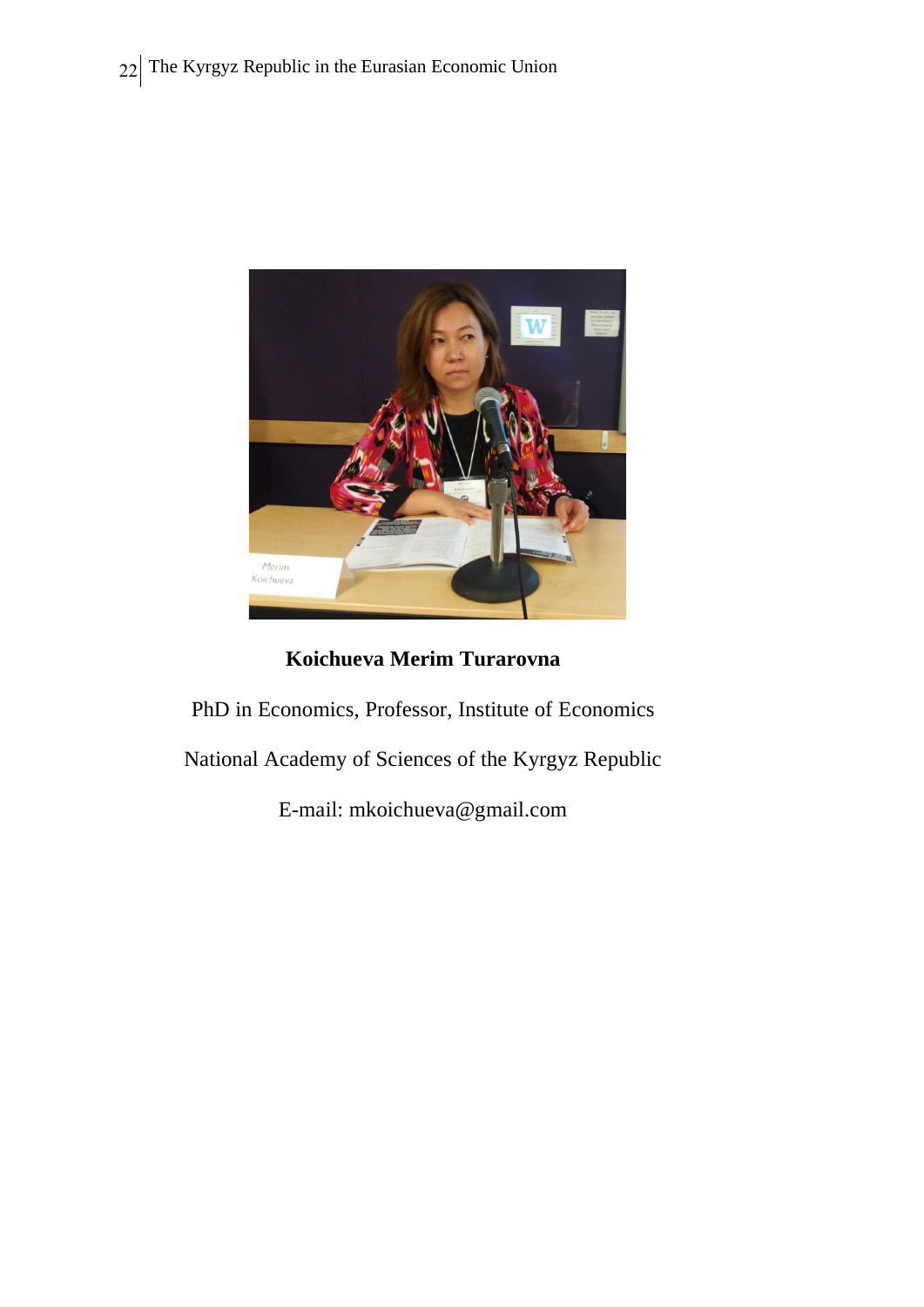## **REGIONAL INSTITUTE OF CENTRAL ASIA ACCEPTS RESEARCH PAPERS FOR ITS MONTHLY PUBLICATION SERIES**

**\_\_\_\_\_\_\_\_\_\_\_\_\_\_\_\_\_\_\_\_\_\_\_\_\_\_\_\_\_\_\_\_\_\_\_\_\_\_\_\_\_\_\_\_\_\_\_\_\_\_\_\_\_\_\_\_\_\_\_\_\_\_\_\_\_\_\_\_\_\_\_\_\_\_\_\_\_\_\_\_\_\_**